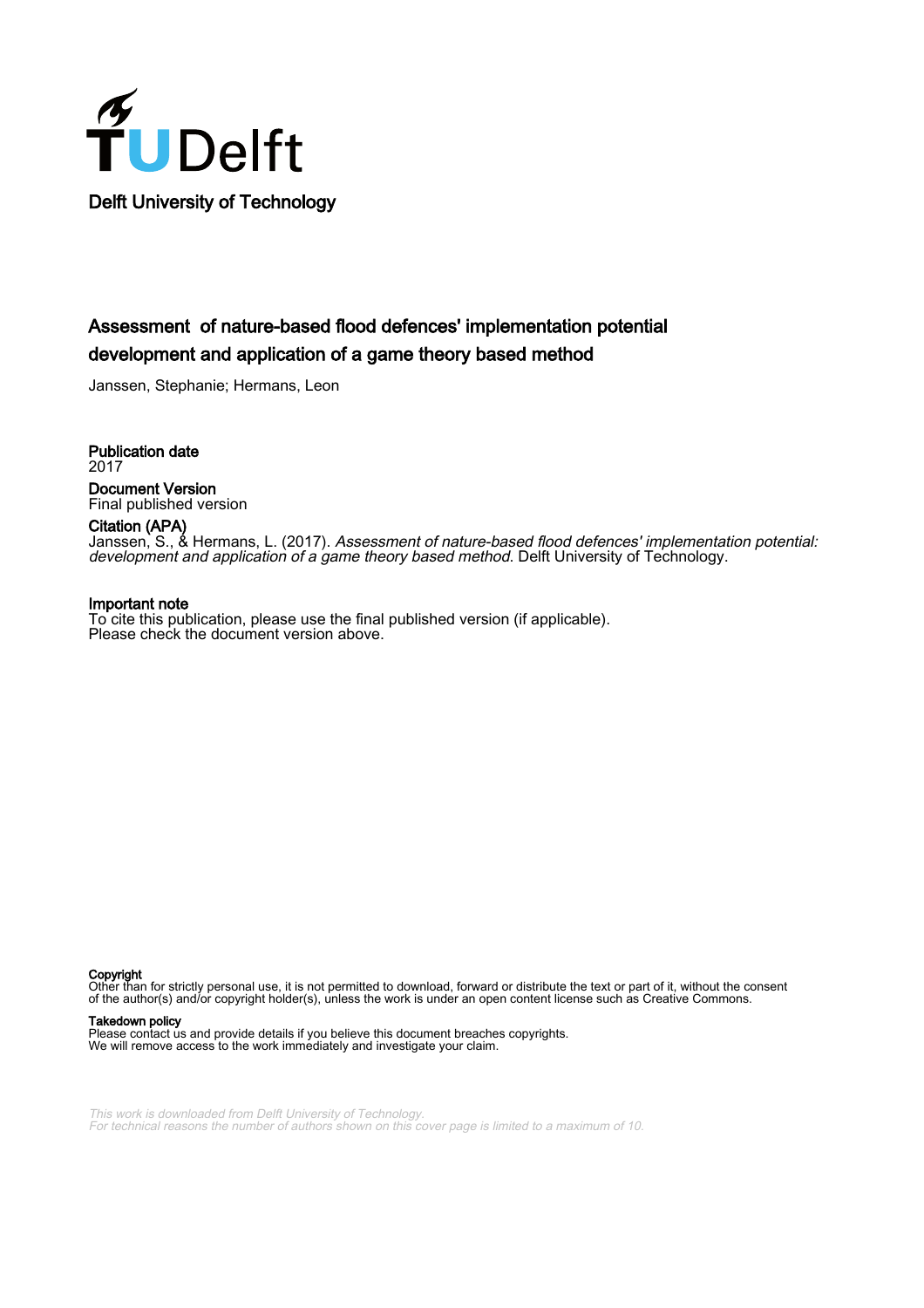Assessment of nature-based flood defences implementation potential development and application of a game theory based method

**Working paper by Stephanie Janssen and Leon Hermans** Feb 2017, TU Delft, Delft, the Netherlands



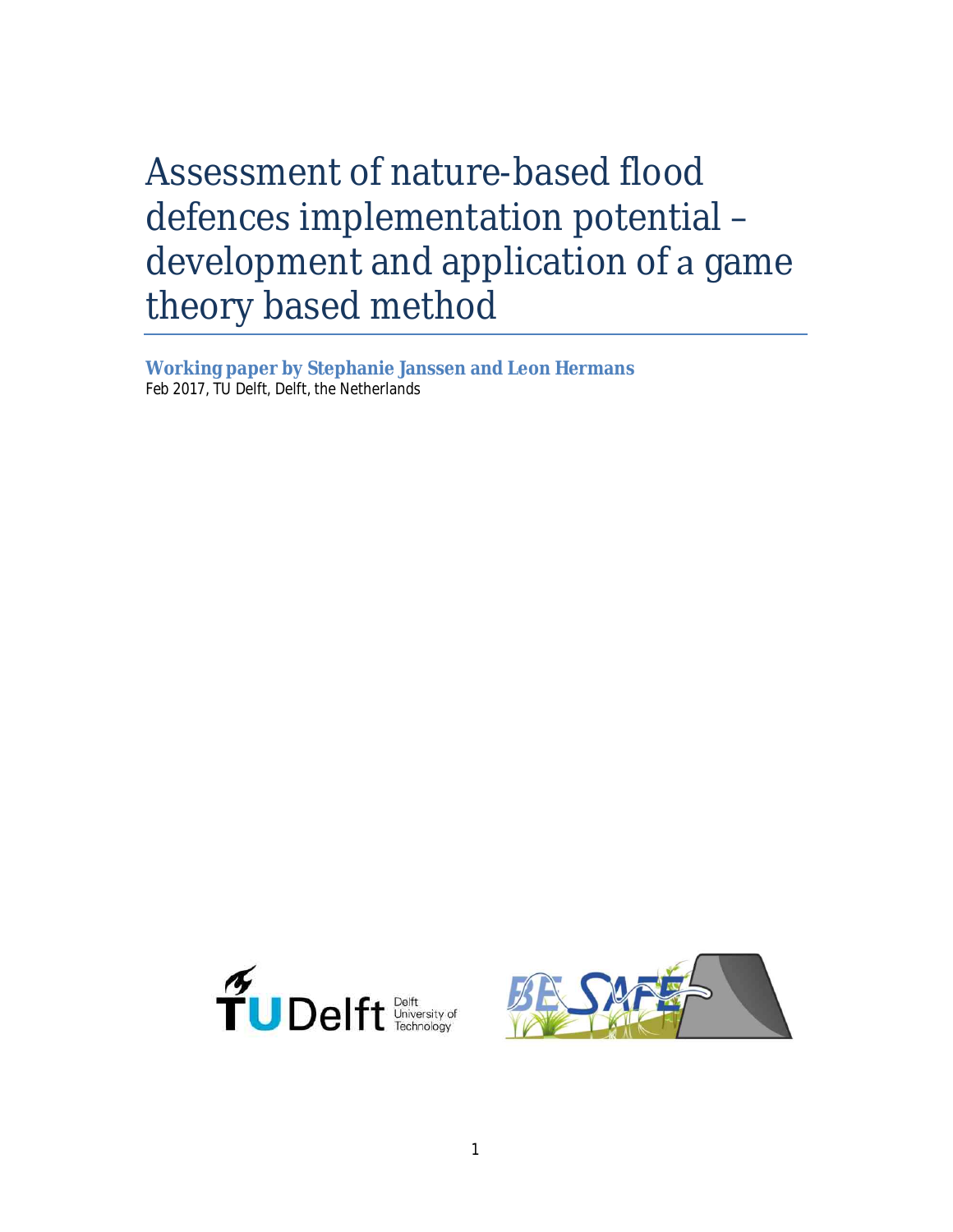### **Abstract**

Nature-based flood defence (NBFD) by means of vegetated foreshores is an innovative flood protection strategy. In contrasts with traditional hard structures it combines nature and flood protection functions and employs natural dynamics. Introducing such an innovation into actual flood protection projects requires not just proper understanding of the physical aspects of the approach. Equally important is the understanding of governance implications as NBFD decision-making implies involvement of different actors and actor interactions and requires alternative governance arrangements to enable implementation. Moreover NBFD implementation is far from self-evident; in fact most of the time traditional solutions are preferred. In this report we look into the actorinteractions that are associated with NBFD and aim to improve understanding of NBFD implementation in flood defence projects. For that purpose we develop and apply a game theory based research approach. The objective is to: 1) systematically describe actor interactions in NBFD decision-making and the benefits of potential actor coalitions in NBFD projects; 2) identify exemplary NBFD games; and 3) understand solutions to the NBFD games and factors that may foster NBFD implementation. The approach is applied it three Dutch NBFD case studies: the Sand Engine, Markermeer dikes and the Afsluitdijk.

#### **Key-words**

Nature-based flood defence Game theory Implementation Rational-choice theory **Netherlands** 

#### **Acknowledgements**

This work is part of the research programme BE SAFE, which is financed by the Netherlands Organisation for Scientific Research (NWO), Deltares, Boskalis, Van Oord, Rijkswaterstaat, World Wildlife Fund and HZ University of Applied Science.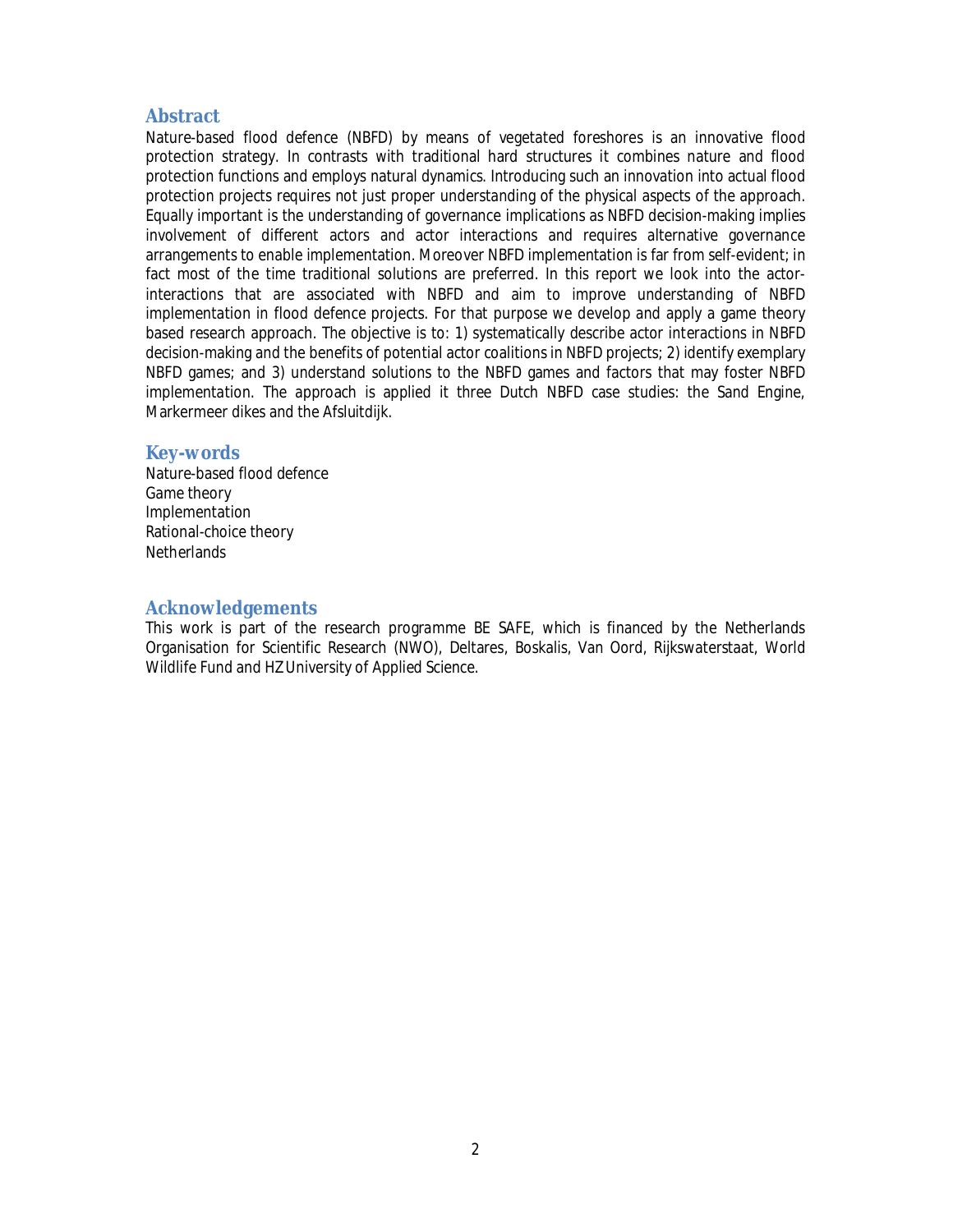## **1 Introduction**

Nature-based flood defence (NBFD) by means of vegetated foreshores is an innovative design alternative for achieving protection against flooding. Instead of conventional flood protection approaches, such as dike reinforcement, dike heightening, dike enlarging or the use of construction techniques, flood protection levels are improved by employing the vegetated foreshore as part of the flood protection barrier. Vegetation on foreshores can absorb wave energy, counteract erosion and facilitate sedimentation processes (Moller et al. 2014; Gedan et al. 2011). Under ideal conditions (involving hydrodynamic conditions and availability of sediment) the foreshore may be able to adapt to rising sea level. Often vegetated foreshores function in combination with existing hard structures such as dikes. A vegetated foreshore is just one form of different possible NBFDs. Other NBFD solutions for instance are oyster reefs, mussel beds and sand nourishments to contribute to flood protection (Borsje et al. 2011) and managed realignment (French 2006). NBFD approaches have been attracting increasing global attention over the last decade. For example, ecosystems form a central element in achieving a number of the Sustainable Development Goals and are central in the Sendai Framework for disaster risk reduction. Also in the scientific field NBFD has progressed significantly regarding for example modelling tools, large-scale pilot studies and development of general NBFD concepts for different coastal systems.

With regard to full implementation NBFD is facing at least two main barriers: the uncertainties associated with the design and its multifunctional nature. Vegetated foreshores involve uncertainties that originate from natural (seasonal, climate and other) dynamics and are related to the long-term performance and impact of extreme conditions such as storms. The limited real-life experiences with vegetated foreshores for flood protection and other NBFD solutions exacerbate the real and perceived uncertainties. In addition, implementation of vegetated foreshores as flood protection measures is highly depending on local environmental and hydrodynamic circumstances and there is no such thing as a 'standard' NBFD design. For example in the Netherlands typical vegetation types on foreshores range from willows and reed in fresh water environments, to grass weed in brackish environment and cord grass in salt environments (Borsje et al. 2014). The second barrier regards the multifunctional of NBFD in combining nature and flood protection functions. Therefore, enabling implementation of NBFD implies involvement of different parties and changed actor coalitions (Korbee et al. 2014). Besides flood protection authorities and contractors, additional players make up the playing field among others players in the nature domain. In addition, users and managers of the area, local and regional governmental authorities, various (nature) interest groups and knowledge providers such as consultants and researchers enter the arena. Broadening the actor coalitions, for example by including private actors and consultants early on in the project, improves possibilities to NBFD implementation (Korbee and Van Tatenhove 2013). There is not a single actor that can unilaterally implement a NBFD solution and thus analysis of actors and their interactions is central for the understanding of NBFD implementation. One of the challenges that these actors phase is the need to make trade-offs between nature and flood protection functions. A classic example here is the trade-off between ecological heterogeneity (for biodiversity reasons) and ecological homogeneity (for flood protection purposes) (Van Loon-Steensma and Vellinga 2013).

The focus of this report is on actor-interactions associated with NBFD. The objective of this report is to improve understanding of actor-interactions towards enabling NBFD implementation. Such understanding will help to understand how uncertainties and trade-offs associated with NBFD decision-making can be dealt with. For that purpose we develop and apply a game-theory based approach, by which we can: 1) systematically describe actor interactions in NBFD decision-making and the benefits of potential actor coalitions in NBFD projects; 2) identify exemplary NBFD games at project and institutional level; and 3) understand solutions to NBFD games and factors that may foster NBFD implementation. Our interest starts from vegetated foreshores implementation, but the research covers different types of NBFD solutions, which are characterised by: 1) using natural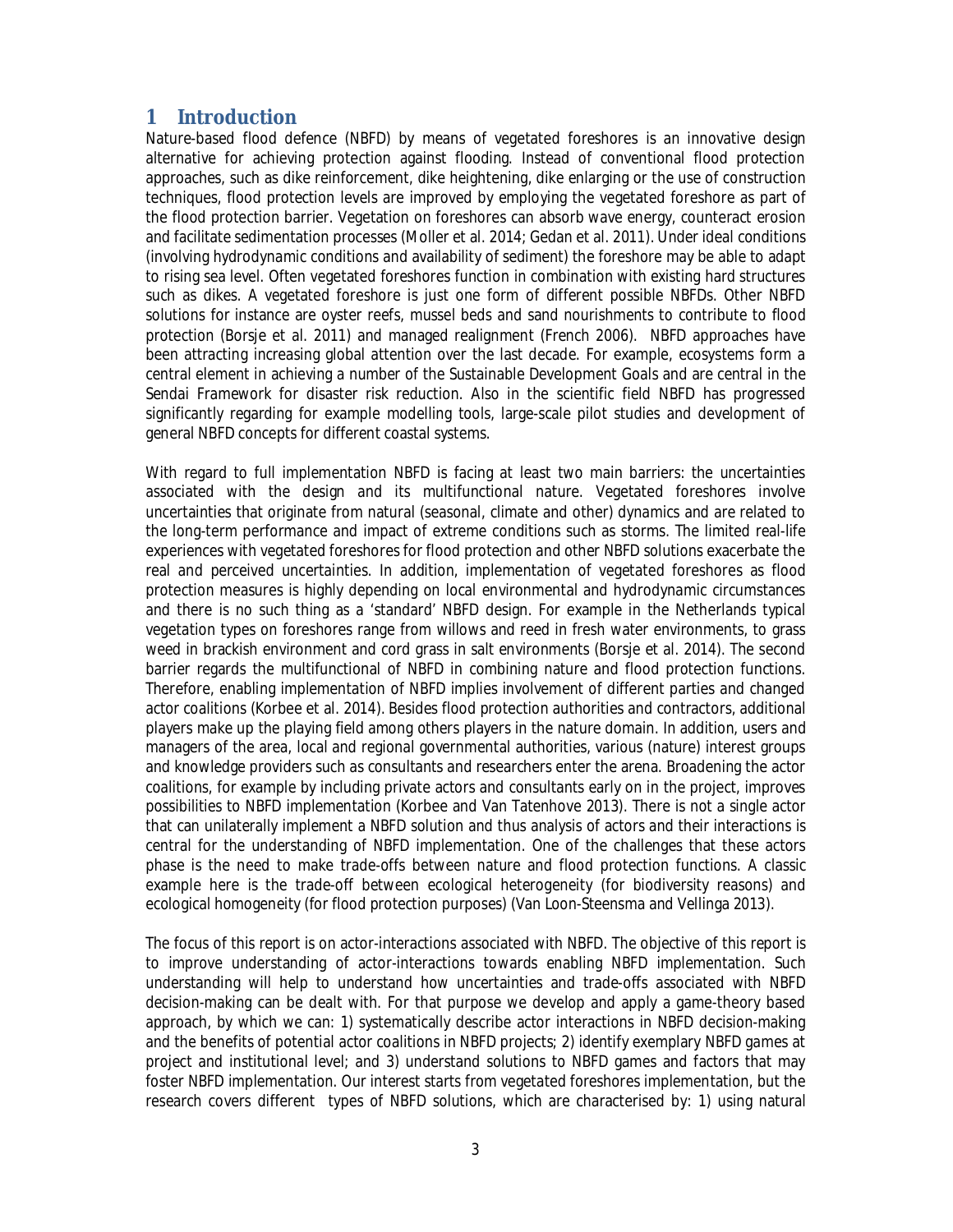dynamics (biotic or abiotic) that contribute to a flood protection function, 2) enhancement of the local ecosystem (quantitatively or qualitatively) and 3) the combination of nature and flood protection functions (Janssen 2015).

The paper is structured as follows. First we further deepen our understanding of NBFD solutions and decision-making. Second, we introduce the framework in which game theory is employed for the analysis of NBFD actor-interactions. Third, we introduce our research approach. Fourth, three case studies are described. The report ends with a discussion and outlook.

## **2 Nature-based flood defence**

This section reflects on uncertainties associated with NBFD, the multi-functionality and on NBFD decision-making.

### **2.1 NBFD uncertainties**

NBFDs are often associated with significant uncertainties as the designs are dynamic and not static as in conventional flood protection solutions. It is a new type of solution with many unknowns and prevailing knowledge gaps (Bouma et al. 2014) and the experience with real-life examples and thus the 'proof of concept' is limited, especially on a larger scale (Temmerman et al. 2013). Van den Hoek et al. (2012) suggested that uncertainties regarding the social implications of NBFD designs are even more disturbing than the uncertainties associated with the natural system.

In order to indicate the NBFD uncertainties the matrix by Brugnach et al. (2008), which is partly based on the work by Walker et al. (2003), is used. Brugnach et al. (2008) differ between three types of uncertainties - unpredictability, incomplete knowledge and multiple knowledge frames - and between three sub-subsystems to which the type of uncertainties belong, the natural, technical and social system. Incomplete knowledge implies insufficient or incomplete knowledge, while unpredictability's are uncertainties that we cannot and will not know. Incomplete knowledge may be solved over time, but unpredictability's will not and have to be dealt with in other ways than producing more knowledge. Stakeholders have to enlarge their box of tools and find new ways to enable effective implementation and management of unpredictability's. Multiple knowledge frames refer to different or even conflicting views on the system. For example, while one party may consider the functioning of a vegetated foreshore for flood defence purposes sufficiently understood, another party will not agree. Table 2.1 provides a rough indication of possible uncertainties related to vegetated foreshores for flood defence.

|                     | Unpredictability                                                                                                                                      | Incomplete knowledge                                                                                                                                                | Ambiguity                                                                                                             |
|---------------------|-------------------------------------------------------------------------------------------------------------------------------------------------------|---------------------------------------------------------------------------------------------------------------------------------------------------------------------|-----------------------------------------------------------------------------------------------------------------------|
| Natural<br>system   | How fast will sea level rise?<br>How will the plant structure<br>and dispersion evolve?<br>What type of storms will affect<br>the foreshore and when? | How does the foreshore<br>function under extreme<br>conditions?<br>Is enough sediment available to<br>allow natural growth of the<br>foreshore with sea level rise? | Is natural growth and decline of<br>foreshores predictable or not?                                                    |
| Technical<br>system | What is the shape of the<br>foreshore at a certain moment<br>of time? When will erosion and<br>accretion occur?                                       | How much wave dampening<br>will occur by the vegetated<br>foreshore?                                                                                                | Is the behaviour of foreshores<br>sufficiently understood to<br>conclude it is effective under<br>extreme conditions? |
| Social system       | Development of political<br>preference for flood defence:<br>hard predictable measures or<br>nature-based solutions.                                  | What type of assessment tools<br>can be used to assess flood<br>defence capacity of<br>vegetated foreshores?                                                        | How to handle uncertainties<br>related to the vegetated<br>foreshore?                                                 |

**Table 2.1 Rough indication of uncertainties associated with vegetated foreshores for flood defence**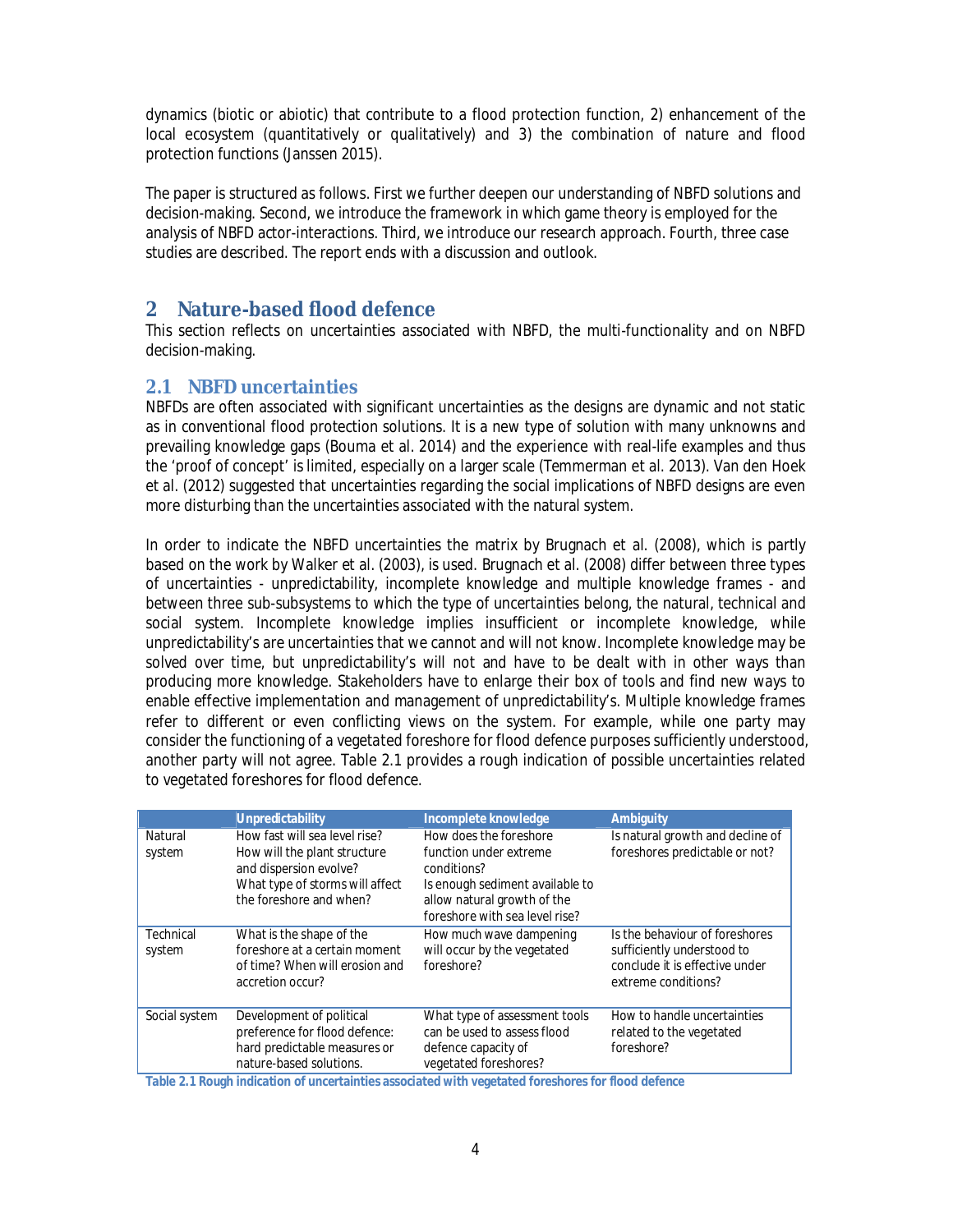## **2.2 NBFD: multifunctional solutions poses dilemmas**

NBFD solutions combine nature and flood protection functions and are therefore multifunctional constructions. The use of vegetated foreshores in front of a dike implies that the flood defence does not contribute to flood protection alone, instead the ecosystem or nature benefits as well. Combining nature and flood protection functions is not self-evident, but often presents a social dilemma. In social dilemmas the preferred 'selfish' strategy of individual parties does not align with the best strategy for the coalition. As Ostrom (2005, p.79) describes: "there are many differently structured social dilemmas, but they all are characterized by a situations where everyone is tempted to take one action but all will be better off if all (or most of them) take another action." In NBFD terms, a NBFD solution does not maximise nature value nor maximizes flood protection values, rather it is an 'optimal' solution combining both. For such a solution trade-off between functions is necessary (Van Loon-Steensma and Vellinga 2013). For example a trade-off between vegetation heterogeneity (preferred by nature parties) and vegetation homogeneity (preferred by flood protection parties, for stability and predictability reasons) or a trade-off related to allowing natural dynamics or not. Regarding the latter trade-off, from an ecological perspective cyclic development of erosion and sedimentation of saltmarshes is preferred (Dijkema et al. 2013) whereas from a flood protection perspective stable and predictable saltmarshes are ideal.

Combining functions in NBFD decision-making also involves crossing the boundaries of different institutions or 'policy domains'. Policy domains are characterised by particular stakeholders, rules, discourse, resources and represent particular knowledge and knowledge processes (Janssen 2015; Van Buuren 2009; Dewulf et al. 2013). In order to proceed towards NBFD implementation a form of merging of these domains, at least on a project base, is required (Janssen 2015).

## **2.3 NBFD decision-making**

NBFD decision-making refers to the process of decision-making in projects that intend to employ a NBFD design solution. Such projects are typically routine flood defence projects, but may as well be multi-functional projects which combine for example nature, flood defence or other objectives. Pilot projects are another project type in which NBFD solutions can be employed. Pilot projects may be typically appealing for NBFD implementation as pilots are projects used to test innovations in realworld settings. Pilot projects can have varying purposes including knowledge development, influencing decision-making processes, learning-by-doing in policy practices or a combination of these (Vreugdenhil et al. 2010). Routine projects in contrast are not called into being to test innovations. Routine projects need to meet certain results (i.e. project or policy objectives), whereas pilots are allowed to fail. In practice this means that pilots are more low-risk and allow for flexibility and creativity (Vreugdenhil et al. 2010). In addition, it allows by-pass of (institutional) implementation barriers.

Project run through different decision-making phases. First a phase of exploration, planning and design occurs. In this phase the problem is defined and the different design alternatives are developed and decided upon. When a design has been selected the construction phase can start. After construction, the project requires monitoring, management and maintenance. NBFD solutions differ in that from traditional 'hard' solution as NBFD designs are not finished after construction but start or continue to develop (De Vriend et al. 2014). A vegetated foreshore is dynamic by nature and will change over time. Therefore decision-making (or management) should continue after construction into the management and maintenance phases. NBFD implementation affects all three different decision-making phases reflected in different project types. Table 2.2 represents an overview of the 12 resulting settings in which actor-interactions occur.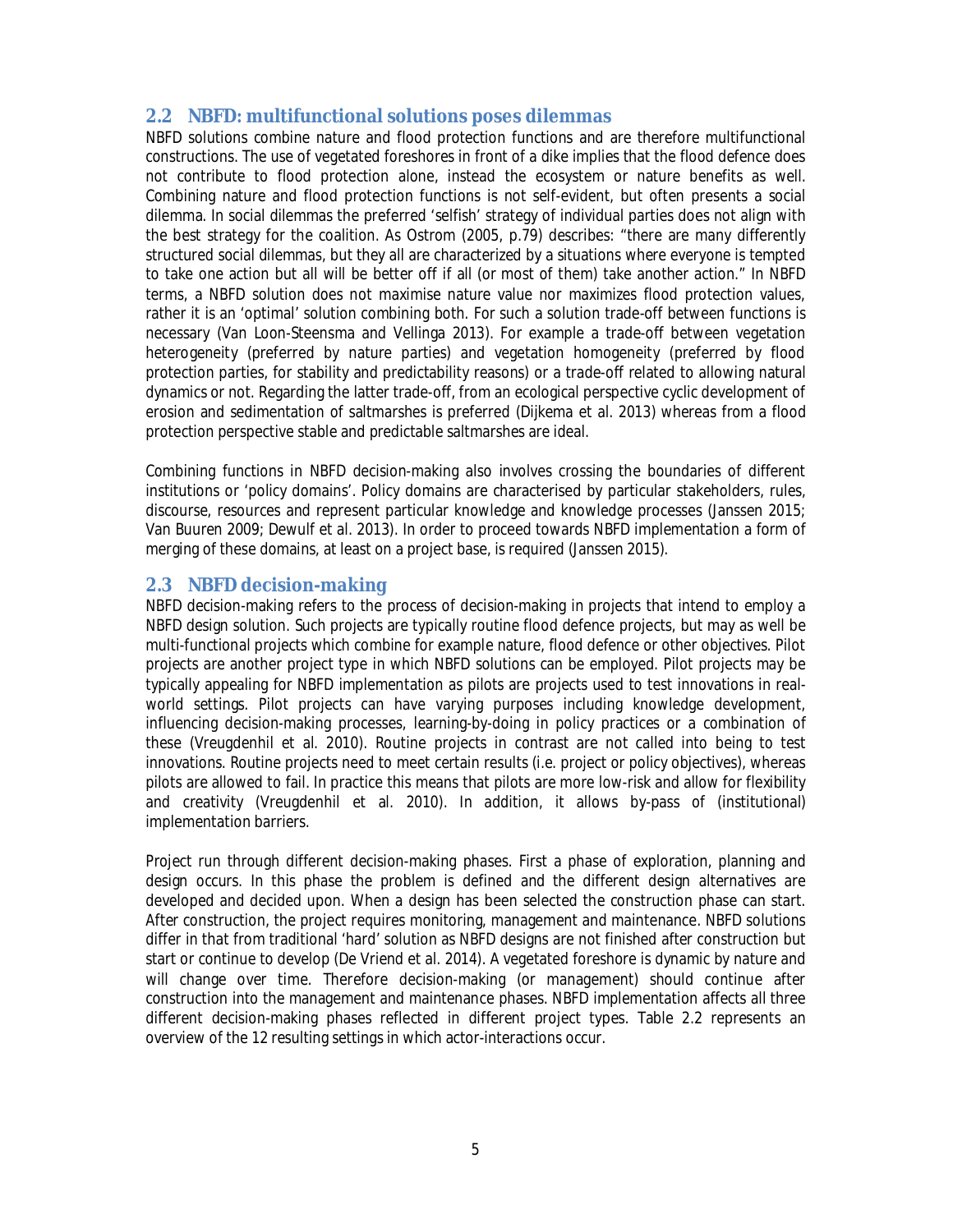| Decision-making phase: | Exploration, planning | Construction | Monitoring,    |
|------------------------|-----------------------|--------------|----------------|
|                        | and design            |              | management and |
| NBFD project type:     |                       |              | maintenance    |
| Mono-functional flood  |                       |              |                |
| defence project        |                       |              |                |
| Multi-functional flood |                       |              |                |
| defence project        |                       |              |                |
| Mono-functional pilot  |                       |              |                |
| project                |                       |              |                |
| Multi-functional pilot |                       |              |                |
| project                |                       |              |                |

**Table 2.2 Overview of 12 different settings in NBFD implementation in which NBFD actor-interactions occur**

## **3 Conceptual framework**

In this section we introduce the framework for analyses of actor-interactions in NBFDs decisionmaking processes. A framework functions as guidance for research by identifying the main elements and mutual relations to consider for analysis. Theories are different in being more specific in explaining and making predictions regarding certain processes. In our framework the interactions among actors in NBFD decision-making settings are put central. The conceptual framework (Figure 1) is adapted from the model by Scharpf (1997, p.44) and complemented with elements identified by Ostrom (2005). In the framework actors and actor- interactions are influenced by the institutional setting. Such framework is purposeful to "explain past policy choices and to produce systematic knowledge that may be useful for developing politically feasibly policy recommendations or for designing institutions that will generally favour the formation and implementation of public-interestoriented policy" (Scharpf 1997, p.43).



**Figure 1 Conceptual framework for the analysis of actor-interactions in NBFD decision-making (adapted from Scharpf (1997) and (Ostrom 2005))**

The focus in this research is on NBFD decision-making in flood defence project or pilots. However, in order to understand the project level awareness of the context is required. Ostrom (2005) differs between four levels of analysis: the operational level of rules, the collective choice situations, the constitutional situations and the meta-constitutional situations. Projects are what Ostrom refers to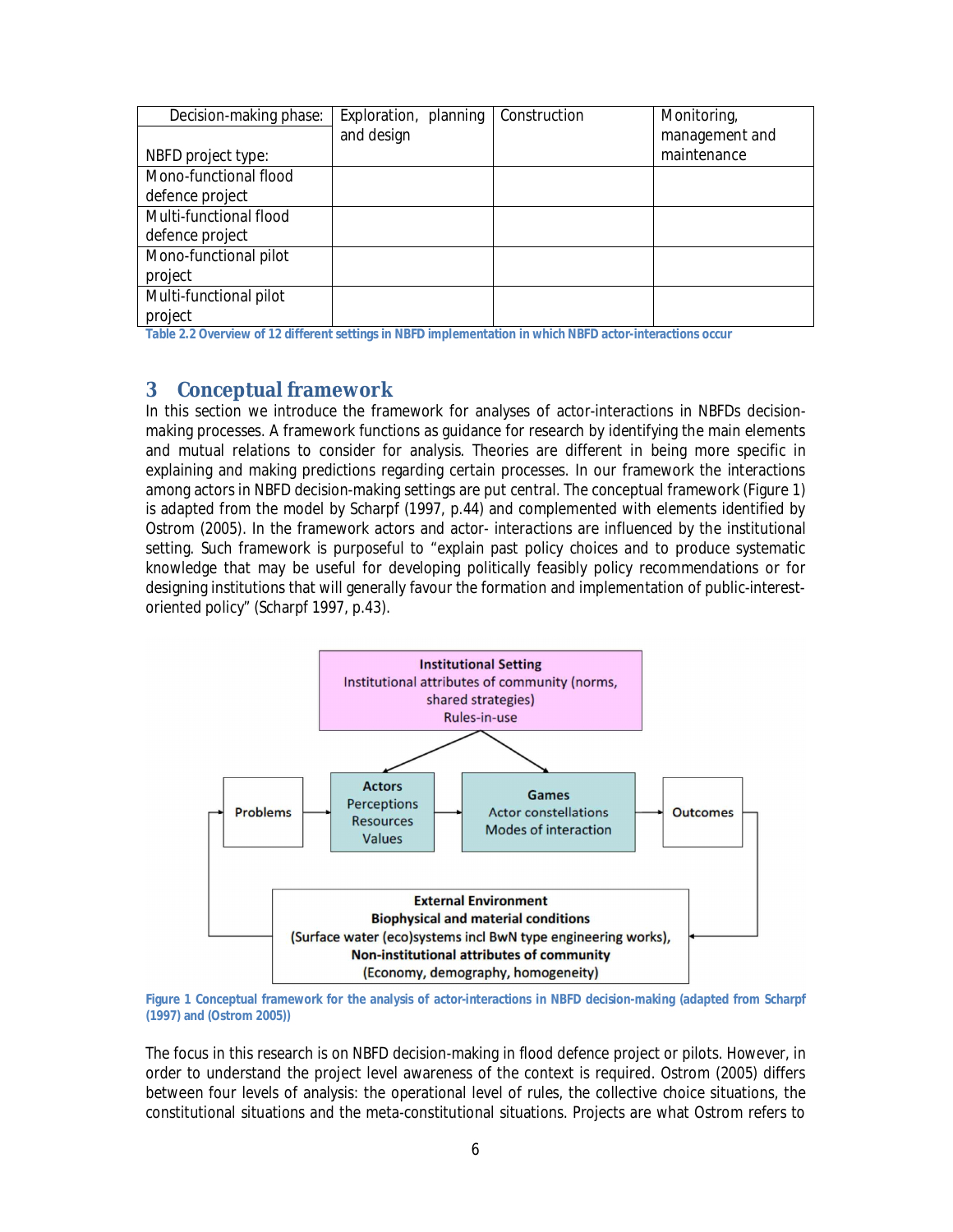as the *operational level of rules* where "operational rules directly affect day-to-day decisions made by the participants" (p.58). Decisions on this level directly impact on the world, for example a decision to construct a NBFD solution. Games at project level are shaped and restricted by the 'institutional setting', determining the rules of the game. Ostrom (2005) refers to this institutional setting as the *collective-choice level of rules.* At this level the terms are set for decision-making in the operational situation, i.e. NBFD decision-making in projects. Changing the collective-choice rules impacts on NBFD decision-making, for example when objectives of a project are set or changed. The collective-choice rules are again determined by rules at the constitutional level and metaconstitutional level. At this level it is for example determined which parties can be involved in drafting collective-choice rules.

The conceptual framework (Figure 1) for the analysis of actor-interactions can be applied to the different levels identified by Ostrom. For this research the operational (project) level are collectivechoice level are most relevant. At the operational level NBFD decision-making occurs, at the collective-choice level the rules or 'institutional setting' for NBFD decision-making is defined. In the following sub-sections we elaborate on the main components of the conceptual framework: the institutional setting, the actors and the games.

### **3.1 Institutional settings**

The institutional setting refers to the set of formal and informal rules that are in use, including legislation, agreements, project objectives and evaluation criteria, contracts and also tacit rules such as cultural conventions and norms. Institutions function as "the prescriptions that humans use to organize all forms of repetitive and structured interaction" (Ostrom 2005, p.3). The institutional setting does not just affect interactions among actors, institutions also "constitute[s] composite actors, create and constrain options, and shape perceptions and preferences" (Scharpf 1997, p.42). Prior to understanding the games that actors play, there is to be an understanding of the institutional setting and the actors involved, including their resources, perceptions and values. "The games that are in fact being played in policy processes are to a large extent defined by institutions" (Scharpf 1997, p.40).

The institutional setting will not represent a static picture, but can be changed over time. The rules that are in use at the operational level are arranged at the higher, collective choice level. The rules at the collective choice level are again determined at the constitutional level. The pace of change may differ however. Changing the objectives of a simple small-scale project may be easier and faster to do than changing a countries constitution.

### **3.2 Actors**

Actors are defined by their resources, preferences and perceptions. Resources relate to the means an actor has to enforce a particular strategy and can include legal, financial or other resources. An actor is 'critical' when resources are not replaceable and highly important in the specific problem situation. For example when an actor holds 'power of realisation' or 'blocking power' (Enserink et al. 2010). Preferences relate to the interest and values actors hold. These are reflected in the actors' objectives beyond the particular problem situation and for the specific problems situation. Perceptions result from the knowledge and ignorance of a specific player. Based on his understanding an actor interprets a situation. The perception refers to the gap that the actor perceives between the desired and existing situation, the causes for this gap and the possible and desirable solutions. Perceptions and preferences can be (but not necessarily are) changeable through learning or persuasion (Scharpf 1997). Learning processes may lead to developing a shared knowledge base among actors. Actors with similar background in terms of education, working environment and with intensive interaction may start to develop a shared understanding.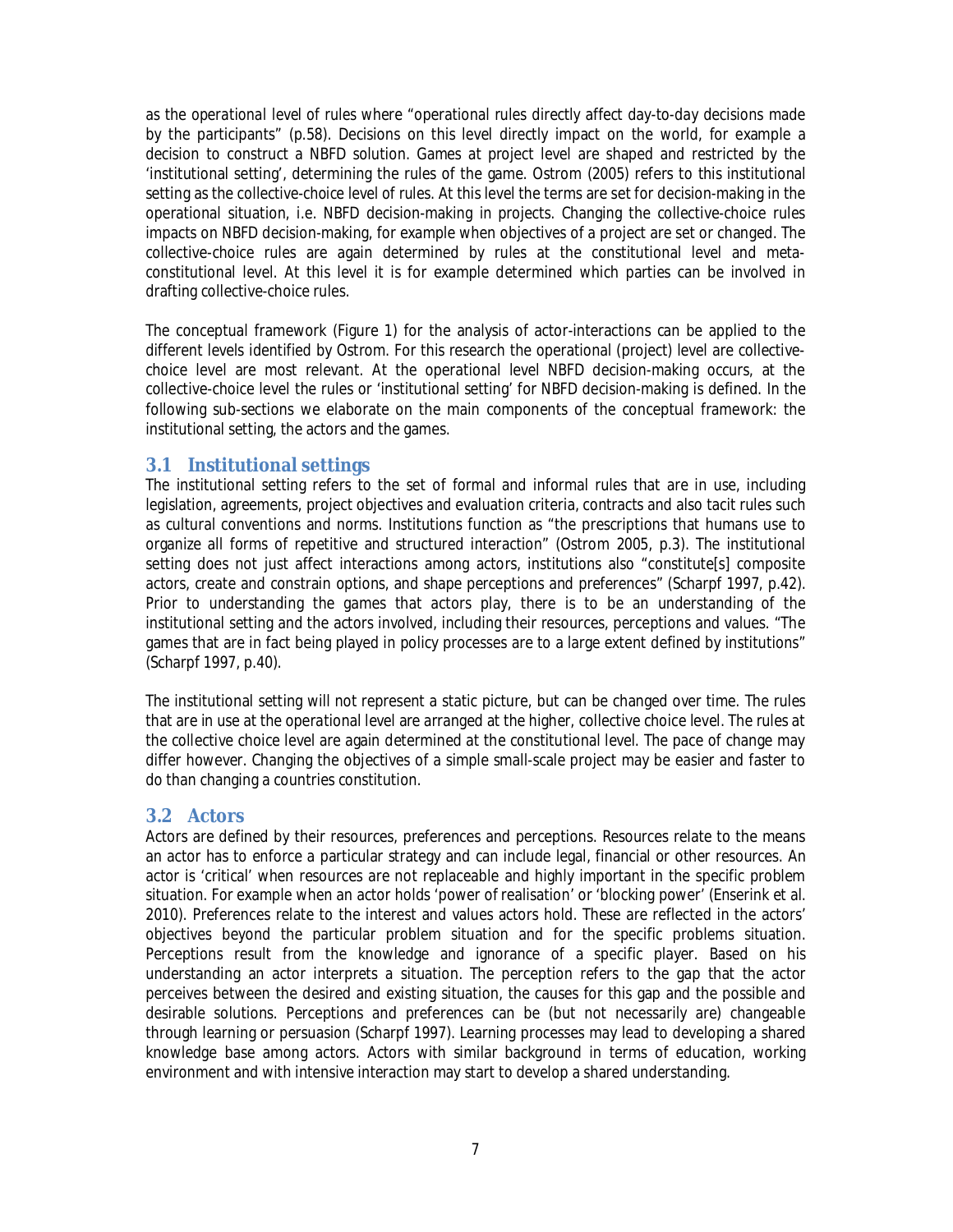Actor are present at operational, collective-choice and (meta-)constitutional levels. The same actors may also be involved in multiple levels at the same time. For example two actors in a project can decide to include a third actor in the project team or to redefine the purpose of the project. When the latter occurs the institutional setting of that specific project is changed.

## **3.3 Games**

Game theory is concerned with "the actions of decision-makers who are conscious that their actions affect each other" (Rasmusen 2007, p.11) and involves describing and solving games by means of a "logical analysis of situations of conflict and cooperation" (Straffin 1993, p.3). Games are described by means of players, the set of possible moves for each player, possible outcomes (resulting from the combination of actions by players), and the payoffs each players receives for a certain outcome. In describing games we follow Scharpf (1997) who discerns between the actor constellation and the modes of interaction in a game. The actor constellation represents a static picture of the game involving players, moves, outcomes and payoffs. The mode of interaction represents the way actors make decisions in the game. Scharpf (1997) identifies among four different modes of interaction which are the unilateral action (the 'non-cooperative game', see section 3.3.1), the negotiated agreement (a 'cooperative' game, see section 3.3.2), the majority vote and hierarchical decisions.

In line with Rasmusen (2007) we consider game theory as a modelling tool, that can be used to provide insight in strategic situations. Game theory involves two main branches: the 'classic' branch of non-cooperative game theory and the cooperative form of game theory. Non-cooperative game theory is concerned with strategic situations among actors in which cooperation is assumed to be impossible. Alternatively, cooperative game theory considers binding agreements among actors. In the following sections we elaborate on these two forms of game theory.

### **3.3.1 Non-cooperative games**

Non-cooperative game theory is concerned with understanding strategic situation between players and finding the viable solutions in these games. A central assumption is that players strive to maximise their individual utility and behave in a rational manner. In addition it is assumed that players do not/ cannot enter into binding agreements. The payoff matrix and the game tree are very effective means to model actor constellations in non-cooperative games (Figure 2). The payoff matrix resembles the players in a game (Colin and Rose in Figure 2), their possible moves (A, B or C in Figure 2), and the payoffs to each player in a particular game outcome (the (x,x) notification in Figure 2). A player's strategy is the rational by which the player selects his moves given certain circumstances in the game (e.g. when the other player choses A, I choose B and when the other players choses B I chose A). A decision tree holds the same situation as the payoff matrix, but adds to that the order of play as well as the possibility for information sets. By game trees 'sequential' games can be shown where one players moves before the other does, or knows the other players move before moving himself. In an information set it is possible to hide knowledge or action for a particular player. Moreover in decisions trees it is rather easy to include more than two players.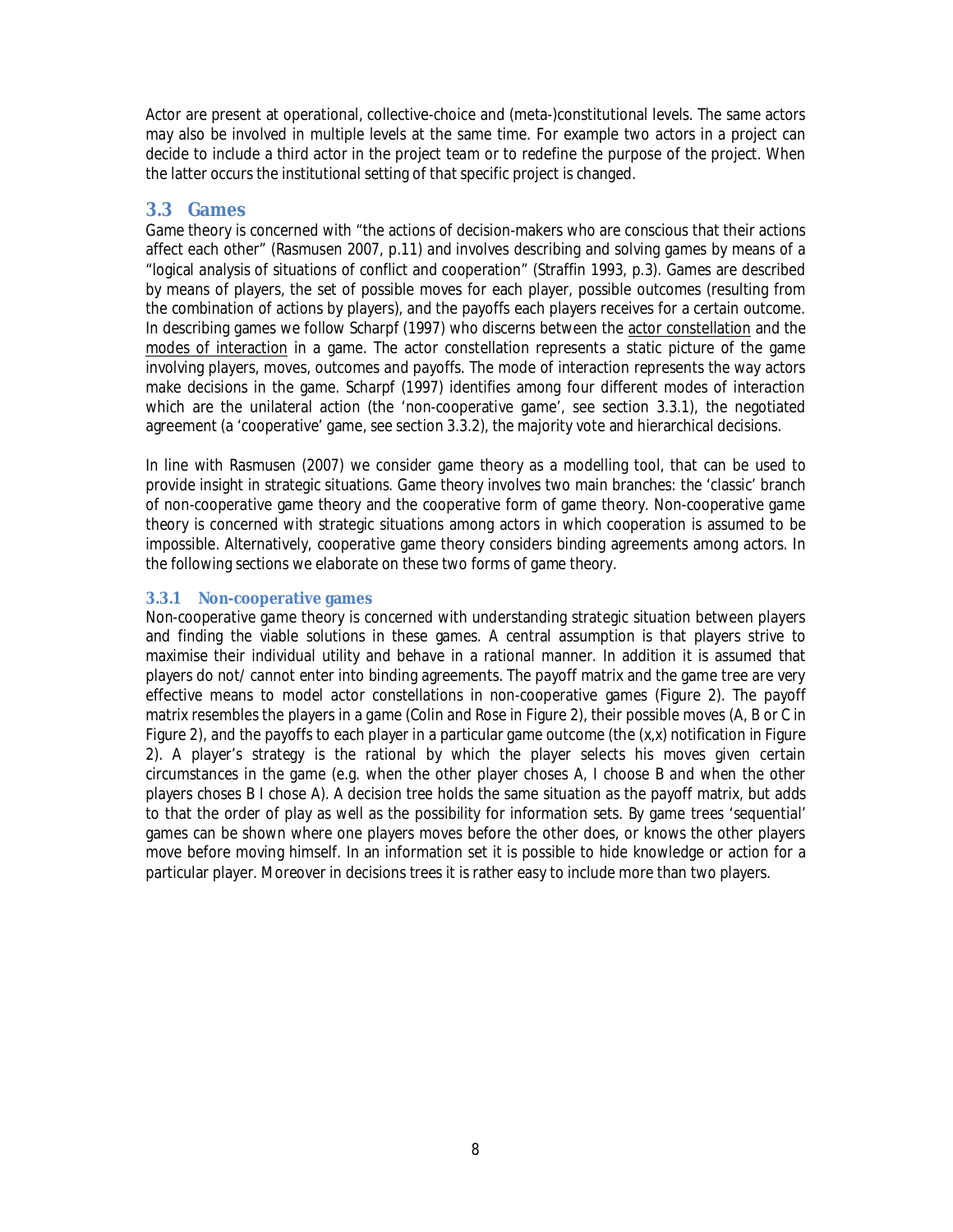

**Figure 2 Visualisations of a game: the payoff matrix and the game tree (source Scott Cunningham EPAcourse)**

Solution concepts in non-cooperative game theory help to identify viable solutions in a game (but will never predict solutions, see next paragraph). Two widely used concepts are 'dominance' and the 'Nash-equilibrium'. A player has a dominant strategy when, regardless of the action of other players, the strategy yields him the highest payoff (i.e. always choose A). When both players in a game have a dominant strategy, the game has a *dominant-strategy equilibrium outcome*. It may also be that one player has a dominant strategy and the other player doesn't, but when the dominated strategies (i.e. the non-dominant strategies) of the first player are eliminated the second player also has a dominant strategy. What results is an *iterated-dominance equilibrium*. The Nash equilibrium, named after its founding father John Nash (Nash 1951) is another famous solution concept. The outcome of a game is a Nash equilibrium when no player has an incentive to deviate from the outcome. In the payoff matrix the Nash equilibrium can be found using arrows showing how a player will respond to a particular outcome. Games may have multiple Nash equilibriums, such as the case in the prisoner's dilemma. A Nash equilibrium is 'strong' when it is at the same time an (iterated-) dominance equilibrium (i.e. the 'confess-confess' outcome in the prisoners dilemma), or 'weak' when it isn't (the 'deny-deny' outcome in the prisoners dilemma). The challenging dimension in the prisoner's dilemma is that the weak Nash equilibrium is at the same time the optimal outcome (i.e. the best outcome for both players) whereas the strong Nash equilibrium is non-optimal. Despite many attempts (including the two of solution concepts described above), solving games by means of noncooperative game theory is seriously restricted. Non-cooperative games are difficult to solve in absence of equilibriums or the presence of multiple equilibriums.

The predictive power of non-cooperative game theory is restricted by the limited practical value of the rational-and-utility-maximising-player assumption. In practice players may not solely care about their individual payoffs or act rational. For this purpose Scharpf (1997) discerns five 'interaction orientations' indicating the relationship among actors. Actors may act individually, show solidarity, compete with other players, be altruistic or act hostile. Furthermore in practice there may be many reasons why a player will not act rational. Solving games thus becomes quite difficult when only using non-cooperative game theory. Schelling (2010, p.33) puts the value of non-cooperative game theory as follows: "the *question* is nicely formulated in the matrix, the *answer* is not". More information is needed to find a solution to a game including for example culture, precedents, reputation, identification, and conversation (Schelling 2010). These aspects are captured in our framework under 'institutions', 'actors' and 'modes of interaction'.

#### **3.3.2 Cooperative game theory**

In contrast to non-cooperative game theory cooperation and coalitions are put central in cooperative game theory. The two central questions are 'who should cooperate?' and 'how to divide the winnings among the parties in the coalition?' (Straffin 1993). The strategies of players or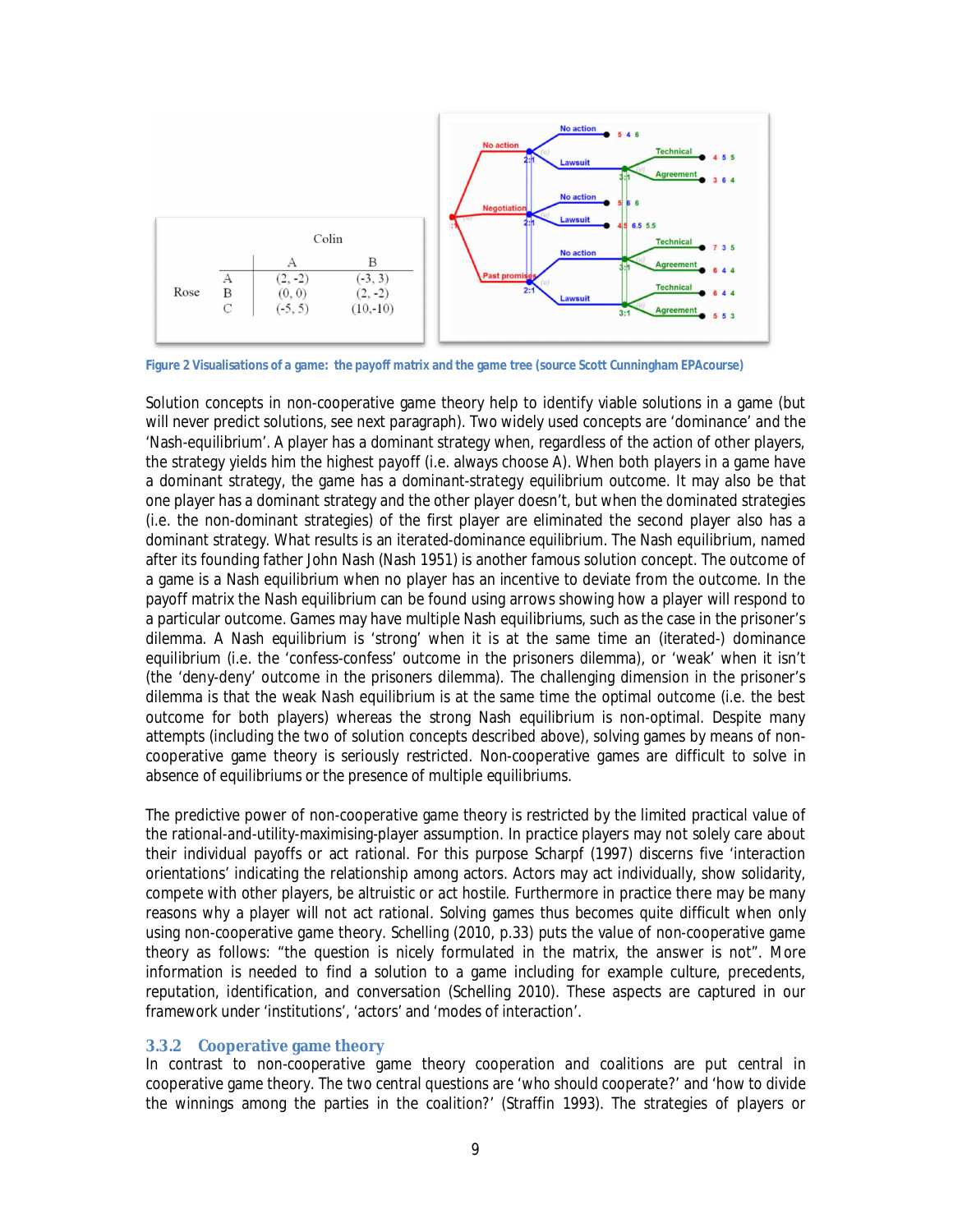coalitions on how to arrive at a particular value are not concerned. In cooperative game theory it is assumed that players can communicate and make deals and that the winnings of a coalition can be divided among the players, i.e. these are 'transferable'.

Several solution concepts have been developed in cooperative game theory, indicating the value of cooperation or suggesting a distribution of the winning. The most famous are the core, the Shapley value and the nucleolus. The core (Figure 3) is the solution to a game that is in the interest of the group of players (i.e. group rational) as well the individually players (individually rational) at the same time. It is in the interest of all players to cooperate as they will earn at least the amount they would earn when acting alone. Not all games have a core.



**Figure 3 Diagram of a game with three players C, D and G and a non-empty core (source: Cunningham, 2015)**

While the core represents a set of solutions, the nucleolus and the Shapley value reflect a single point. The nucleolus is the point where we make "the most unhappy coalition as little unhappy as possible" (Straffin 1993,p.202). If a game has a core, the nucleolus is in the middle of the core. The Shapley value depicts the 'fair' distribution of the payoffs among the players. In this solution the payoffs are distributed according to what a player brings to the coalition. The Shapley value is the solution that an outside arbiter might assign to a game, but may not necessarily be satisfactory to individual players or the outcome of a competitive game. The Shapley has been nicely illustrated in the 'divide-the-dollar' game. In this game three players divide one dollar. An independent arbiter would give each player 1/3 dollar, but in a competitive game it is more likely that two players cooperate and split the dollar leaving the third player broke. The three solution concepts presented here represent particular perspectives on solutions to a game. The core matches the idea of market forms of organisation, the nucleolus reflects the idea of egalitarianism and the Shapley value builds on a fairness criterion. There are however many other ways to evaluate a game and its outcomes, such as economic efficiency, equity, general morality and robustness (Ostrom 2005).

### **3.3.3 Practical use of game theory**

We employ game theory in order to describe and understand actor-interaction in NBFD decisionmaking. The value of non-cooperative game theory in that respect is in elucidating NBFD dilemma's and strategic situations for which the payoff matrix and the game tree can be off great value (Hermans et al. 2014; Schelling 2010). In order to understand how NBFD implementations can be enabled, we must look beyond games and include characteristics of the situation, including institutions, actors and interaction modes. Real life projects can inform us on the player's strategies and the outcome of NBFD games. In addition, we can take advantage of the rich body of 'standard games' available in the non-cooperative field game theory literature. Such games have been subject to extensive analysis. Examples are the prisoner's dilemma, the pigs game and the battle of the sexes. These games are well described, tested and thought through and we may be able to employ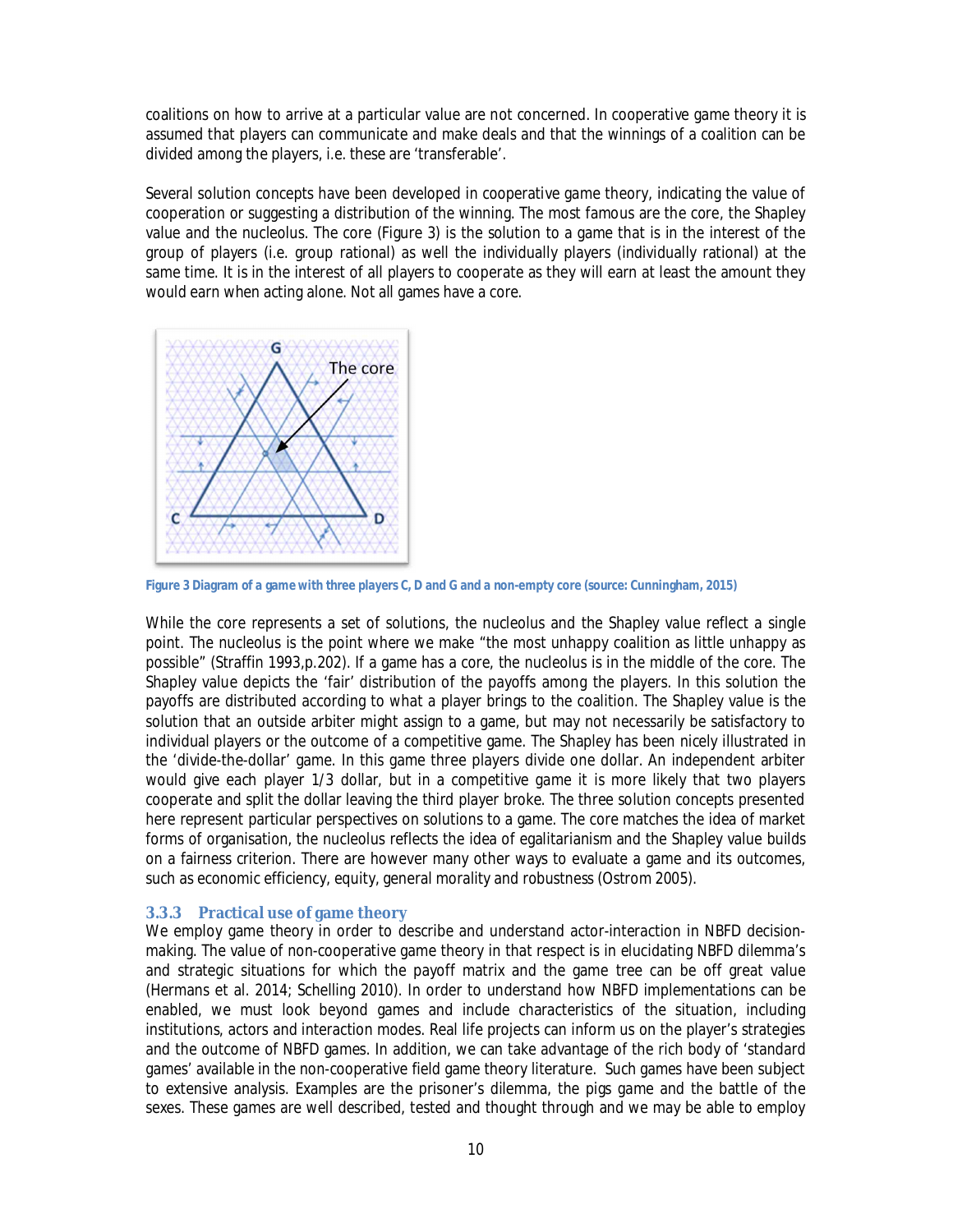these when NBFD games prove to resemble standard games. The value of cooperative game theory for this research is in providing explanations regarding why players cooperate, indicating the value of cooperation and in finding incentives for cooperation.

Modelling cooperative and non-cooperative games provides some challenges. First is the large amount of information needed to model a game. It may be quite challenging to collect information and also to quantify the payoffs for different players. Furthermore, it may be difficult to reconstruct the different actions that had been available for players, especially when performing an ex post analysis of NBFD decision-making. Second complication is the complex structure of real-life games and the large number of players that are involved. Game theory is best applied with a limited number of players (Hermans et al. 2014) and therefore simplification of real-life games are going to be needed to employ game theory.

## **4 Research approach**

The objective of our research is to improve understanding of actor interactions (games) in NBFD decision-making and NBFD implementation in the Netherlands. We employ three research questions:

- 1. What (exemplary) actor interactions (games) occur in NBFD decision-making?
- 2. What are solutions to NBFD games in theory and in practice?
- 3. How can NBFD implementation be enabled? For example by means of cooperation or changing the game.

## **4.1 Methodology and data collection**

In order to answer the three research questions we a case study approach is employed. Case studies allow for studying real-life and complex phenomena (Yin 2009). In this research we look for NBFD games, which can only be found in real life. In addition we are interested in the solutions to these games. While game theory is valuable in structuring games predictive value is low and we need reallife example projects to understand how dilemmas are actually solved.

We will make ex post analyses of case studies. The advantage of an ex-post analysis is that the outcome of the case study is known prior to starting the research, ensuring a fair distribution of different types of cases studies. Another advantage is that case studies may have been subject to earlier evaluations or analyses which can be used for our purpose. We will actively look for this form of data in our research. Disadvantage of the ex-post approach is that the analyses can be misguided by the outcome of the case study. Stories of possible interviewees and interpretations of dilemmas may be influenced by the (positive or negative) outcome.

## **4.2 Analysis and case selection**

The analysis of case studies is split into two parts. First individual case studies are analysed and learned from. Second a meta-analysis of all case studies is performed. In the meta-analysis we compare NBFD games and try to find similarities connected to the different institutional settings.

Figure 2 presents the research scheme that serves as guidance for the analysis of the individual case studies. This scheme indicates two types of games we look for: the games at collective-choice level and the games at operational level. The collective choice level games determine the institutional setting of the project. We have four categories of institutional settings: the single objective pilot or regular project and the multi-objective pilot or regular project. The NBFD games occur in projects with a specific institutional setting and may have two types of outcomes: NBFD implementation or no NBFD implementation. In the analysis of the individual NBFD case studies we examine four topics. First, we provide a general introduction and look into the context of the case involving the problem, outcome and external environment of the project. Second, we analyse the institutional setting constituting the rules, norms and share strategies in one of the four institutional setting categories.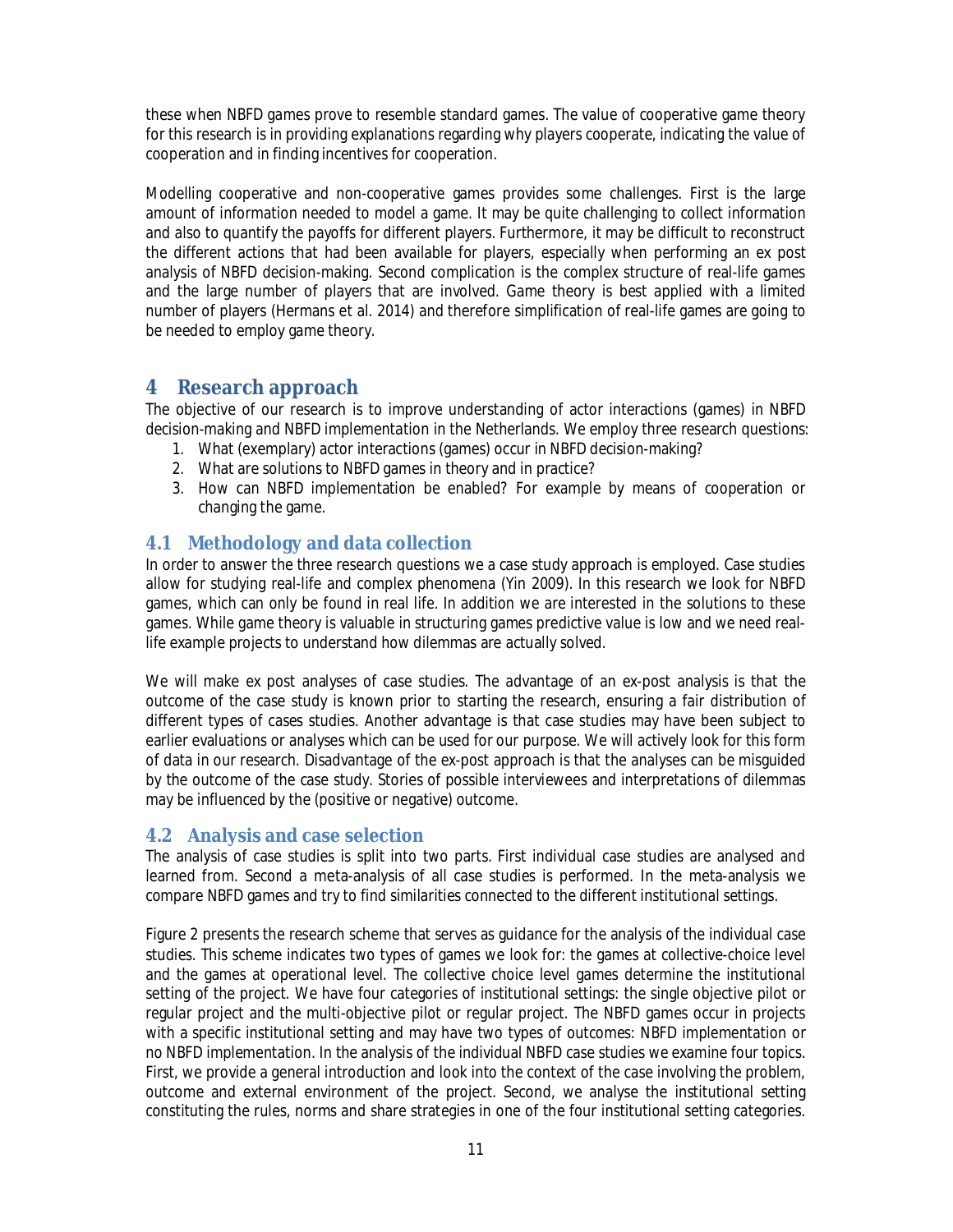Third we describe actors in the case study. Fourth, we describe and elaborate the games that occur at operational level and collective-choice level. In this attempt we strive for simplicity in order to capture the essential part of the NBFD decision-making. We describe the players, their moves and payoffs using pay-off matrices or game trees. Payoffs will be simplified and captured in an ordinal 1- 4 scale. We explain the game and outcome in the case study and discus how the game could have yielded alternative (better enabling NBFD) outcomes.

We will select NBFD case studies in the Netherlands which represent four different institutional settings. So far our analysis covers three case studies: the Markermeer dikes phase 1 case study; the Afsluitdijk case study; and the Sand Engine case study. The analyses are found in the following sections. For the analyses we have made used of earlier work in which the three projects have been extensively described (Janssen et al. 2014a; Janssen et al. 2014b; Janssen 2015).



**Figure 4 Research scheme for the analysis of NBFD case studies.**

# **5 Case study analyses**

## **5.1 The Markermeer dike case study – phase 1 exploration phase**

### **Case study introduction**

The Markermeer dikes cases study concerns a stretch of 33 kilometre dikes along Lake Markermeer which needs reinforcement. Reinforcement of these dikes is a complex matter. Houses are built directly against the dike and on the landside of the dike is an important regional road connecting surrounding communities. In addition, Lake Markermeer is a recognized nature reserve and suffers from ecological deterioration at the same time. Interference with the lake requires careful consideration of environmental impacts. The national government had appointed this project as a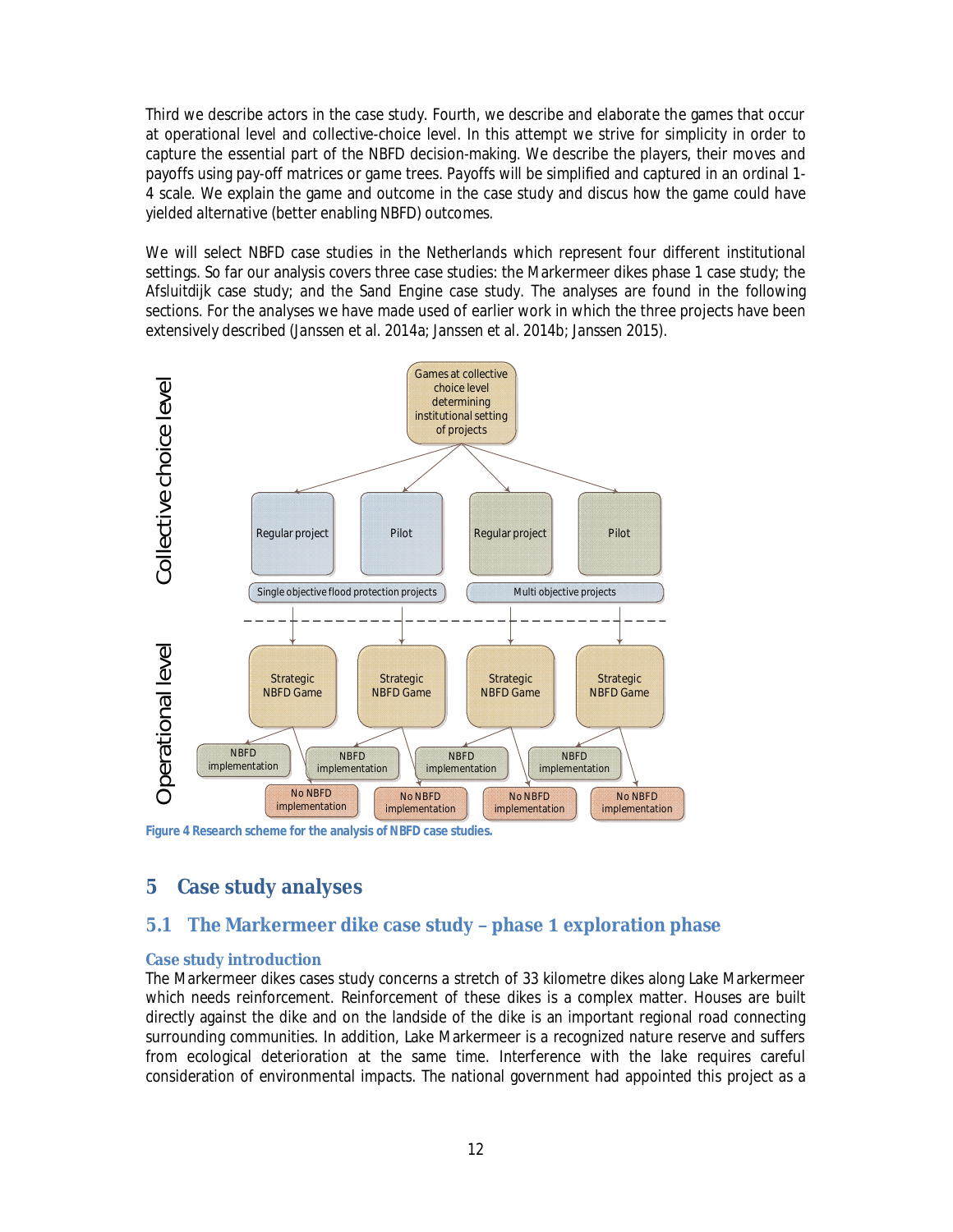NBFD trial, in which nature and flood protection functions should be combined. The rational was that the poor ecological status of the lake and the dike reinforcement task could become a win-win.

In the process of evaluating different dike designs traditional dike reinforcement measures turned out to be problematic in this project. Sheet piles or enlargement of the dike were both very expensive and seriously complex in terms of construction. An innovative solution was proposed: the shore dike. The shore dike is a body of soft sandy material to be located in front of the existing dike, within Lake Markermeer. The shore dike would replace the flood protection function of the current dike. The soft and sandy structure of the shore dike provides opportunities for nature functions as well.

The introduction of the shore dike formed the starting point for a design process in which flood protection and nature functionalities of the design were explored. The shore dike was selected as the preferred design for implementation along one-third of the dike stretch. This final design however, did not comprise any nature-based elements.

The policy outcome that we aim to explain by means of this analysis is the decision for a 'bare' shore dike, in spite of the desire and potential of this design to include natural elements.

#### **Institutional setting: single-objective project**

The dike reinforcement project of the dikes along Lake Markermeer is a single-objective, flood protection project. It is part of a large subsidy programme under the minister of Infrastructure and Environment (I&E) called HWBP-2. Subsidies are provided to projects that meet the evaluation criteria of cost-efficiency, robustness (project life of at least 50 years) and appropriateness (for flood protection only). The deadline for the Markermeer dikes project is 2021<sup>1</sup>. The responsibility for safe dikes is with the local dike managers. The dike manager of the Markermeer dikes is the waterboard Hoogheemraadschap Hollands Nooderkwartier (HHNK). The ministry of I&E indicated the dike reinforcement project as a NBFD trial. For that purpose Rijkswaterstaat (RWS, the executive agency of the Ministry of I&E) runs a parallel 'synergy' project in which NBFD solutions are explored.

The dike reinforcement project requires an Environmental Impact Assessment (EIA) in order to obtain permits. In an EIA report different dike designs are compared based on environmental consequences of the construction and design. In the Markermeer dikes project the following environmental topics make up the assessment framework: landscape quality, ecology, culture, living, recreation, accessibility, soil, water, hydraulic characteristics and costs<sup>2</sup>. Because Lake Markermeer is a protected nature reserve negative effects on the lake should be minimized or alternatively compensated.

#### **Actors**

The main actors in this case study are HHNK, HWBP-2 and RWS. HHNK is responsible for the flood protection project, HWBP-2 provides subsidies and sets the criteria for the project, and RWS executes the synergy project. Table 5.1 lists the perceptions, resources and interests of the actors in this project.

<sup>&</sup>lt;sup>1</sup> HWBP-2 granted five year postponement to the dike reinforcement project for additional research

 $^{\text{2}}$  The flood protection designs are not assessed on the criteria flood protection as the base requirement is that the designs meet the flood protection standard.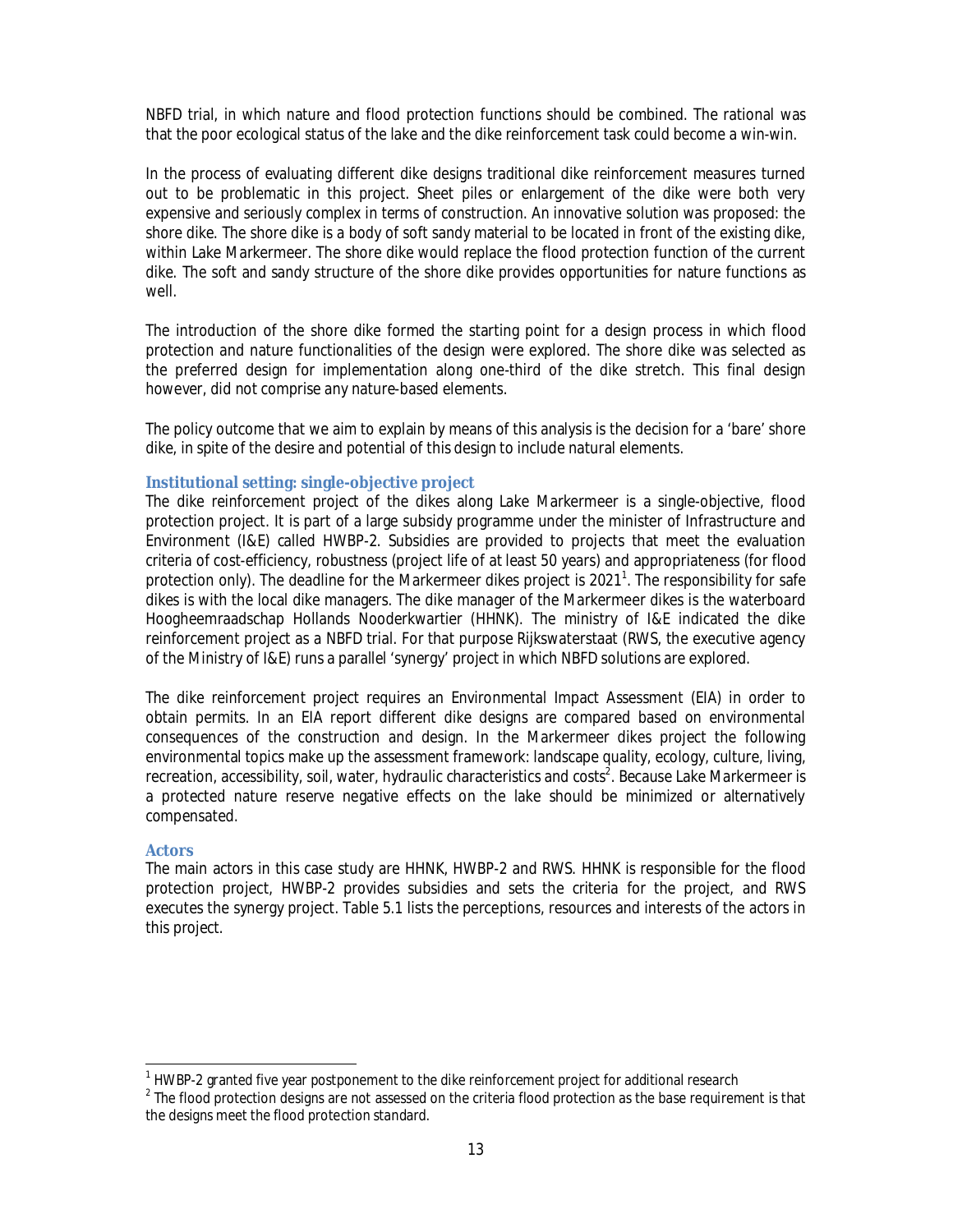#### **Table 5.1 Actors in the Markermeer dikes case study**

| Actor       | <b>Responsibility</b>                                                                                                | Perception                                                                                                                                                                                                                                             | <b>Resources</b>                                                                                                   | <b>Interests</b>                                                                                                        |
|-------------|----------------------------------------------------------------------------------------------------------------------|--------------------------------------------------------------------------------------------------------------------------------------------------------------------------------------------------------------------------------------------------------|--------------------------------------------------------------------------------------------------------------------|-------------------------------------------------------------------------------------------------------------------------|
| <b>HHNK</b> | Execute flood<br>protection<br>project<br>Markermeer<br>dikes                                                        | The shore dike is an<br>innovative solution.<br>Flood protection is most<br>important and should be<br>quaranteed<br>Flood protection designs<br>should meet the HWBP-2<br>criteria for subsidy and be<br>feasible within the HWBP-2<br>time schedule. | Project organisation<br>Task and responsibility to<br>reinforce dikes                                              | Acquire budget HWBP-2<br>budget<br>Design and construct a<br>dike that meets the<br>required flood protection<br>level. |
| HWBP-2      | Grant subsidies<br>for dike<br>reinforcement                                                                         | HWBP-2 grants subsidies for<br>dike designs which are<br>sober, robust and efficient.<br>In order to assess flood<br>protection a test framework<br>is required.                                                                                       | Subsidies for construction<br>(not maintenance) of<br>dikes for flood protection<br>purposes.                      | Meet programme<br>objectives, i.e. realisation<br>of 87 flood protection<br>projects.                                   |
| <b>RWS</b>  | Execute synergy<br>project: present a<br>design which<br>involves synergy<br>among nature<br>and flood<br>protection | Dike designs with synergy for<br>flood protection and nature<br>are possible on some<br>locations along the 33 km<br>stretch. The shore dike<br>provides a very good<br>opportunity.                                                                   | Assignment to investigate<br>and develop design<br>involving synergy<br>Money for research not<br>for other things | Show design options with<br>synergy between nature<br>and flood protection                                              |
| <b>DGW</b>  | National water<br>policy                                                                                             | Integrated projects<br>combining flood protection,<br>water quality and ecology<br>offers opportunities.                                                                                                                                               | Policy making power<br>No budget<br>No enforcement power in<br>the flood protection<br>project                     | Improve ecological<br>condition Lake<br>Markermeer                                                                      |

#### **NBFD games and outcomes**

In the Markermeer dikes case study we identified two NBFD games. At operational level we found the *design game* which was played towards establishing the final design of the shore dike. At collective choice level we found the *project objective game* in which the project objectives were discussed and determined.

#### *The design game*

**Description of the game.** The shore dike was brought up as a conceptual idea in 2009. This concept had to be designed in more detail and required additional research to proof effectiveness of the concept and structure the design. In the design game HHNK and RWS were involved. Both parties developed ideas and research to develop the shore dike using different design rationales. In the design process we identify two moves available for HHNK. The first move is to design the shore dike according to prevailing flood protection principles called the 'Basic Flood Protection' (BFP) shore dike. Flood protection principles involve stability and predictability of the design. The second move is to employ nature-based principles in the design, which would imply allowing for more dynamics in the design and involving vegetation. For the second player, RWS, we also identify two moves. The first move for RWS is to indicate the ecological potential of the shore dike. The second move is to design the shore dike using NBFD principles. This combination of moves reveals four possible outcomes. The payoff matrix of this game is found in Figure 5.

For RWS the outcomes are evaluated on the possibility to combine nature and flood protection (employ a NBFD rational in the design) or include ecological value with the design. Outcome D (RWS designs a shore dike according to NBFD principles and HHNK selects this type of design) is therefore most attractive for RWS. Outcome D would involve implementation of NBFD ideas. Outcome B is second most attractive for RWS as still NBFD principles are employed and chances increase that the ecological potential is used. When HHNK employs a BFP approach NBFD knowledge is of no value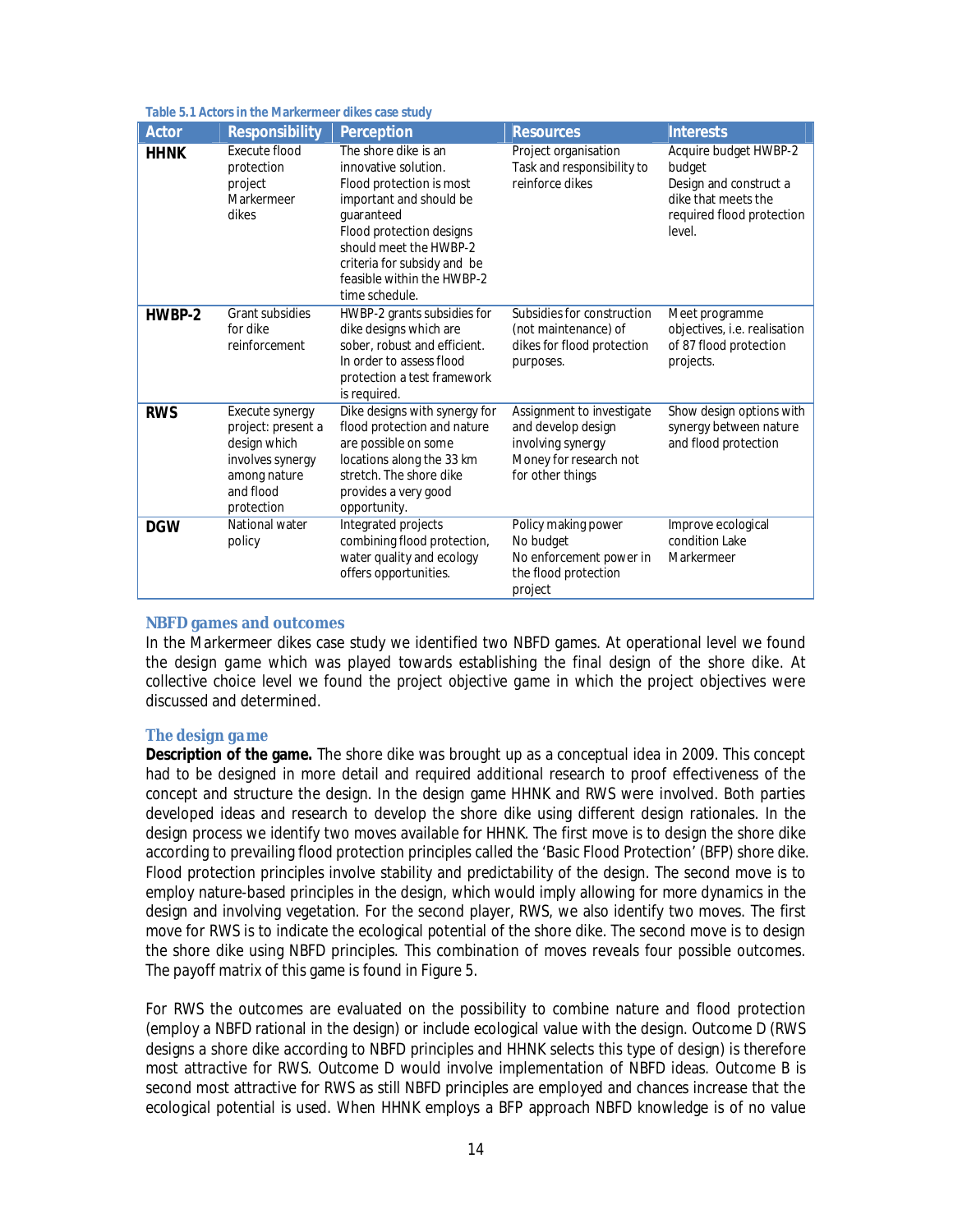but there may still be an option to create ecological potential for example when designing the shore dike in more detail in the continuation of the project. HHNK evaluates the outcomes in terms of having the subsidy granted, i.e. in term of effectiveness of flood protection. As such HHNK is not inclined to employ a NBFD rational in the design. In the design process the added value of a NBFD remained unclear and involving nature or nature-based approached do not yield additional benefits for HHNK.

**Explaining the game and outcome.** In the game the strategy of RWS is known to HHNK. Conversely, RWS does not know what HHNK will select as the preferred design. During the design process HHNK kept the two options open, but in the end employed a design involving flood protection principles. In this game the two player value opposite outcomes. RWS values a NBFD approach, while HHNK values a BFP approach. Unfortunately for RWS it is HHNK whose move is decisive. NBFD implementation is highly unlikely in this game which is in line with the outcome of the game (outcome A). RWS spend effort on indicating the ecological potential during the game and did not come up with NBFD design for the shore dike. Three factors explain this strategy. First between the RWS synergy project and the HHNK flood protection project a strict division of tasks was employed: flood protection was handled by HHNK and Ecology by RWS. Second financial, knowledge or time resources in the RWS synergy project may have been insufficient. We assume this, because in the last RWS report (Noordhuis and Wichman 2012) it was one of the objectives to include the value of ecology for flood protection, but this was not addressed. Last, one NBFD design option was explored (Smale et al. 2012), but research indicated no feasible route towards a NBFD shore dike.

**How to change the game?** A number of factors may alter this game and make NBFD more plausible.

- Change valuation by HHNK by giving other evaluation criteria. (see also project objective game in the next section)
- Show added value of NBFD by RWS in order to change the perception of HHNK (not the evaluation criteria)

|                                  | <b>HHNK</b>                                                                                                          |                                                                                |  |  |
|----------------------------------|----------------------------------------------------------------------------------------------------------------------|--------------------------------------------------------------------------------|--|--|
|                                  | <b>Basic Flood Protection</b><br>(BFP) shore dike:<br>Design a shore dike based<br>on flood protection<br>principles | Ecological shore dike:<br>Design a shore dike which<br>employs NBFD principles |  |  |
| Indicate ecological potential of | A                                                                                                                    | B                                                                              |  |  |
| the shore dike design            | 2:4                                                                                                                  | 3:1                                                                            |  |  |
| Develop a shore dike design      | C                                                                                                                    | D                                                                              |  |  |
| employing NBFD principles        | 1:4                                                                                                                  | 4:1                                                                            |  |  |

**RWS** 

**Figure 5 Payoff matrix of the shore dike design game in the Markermeer dikes case study using an ordinal 1-4 scale. Outcome A was the outcome in the case study: HHNK designed the shore dike using flood protection principles and RWS showed the ecological value of the shore dike.**

#### *The project objective game*

**Description of the game.** The project objective game is a game played at the institutional level, early 2009 and before the shore dike was introduced into the project. DGW and HHNK discussed the possibility of giving the flood protection project a double objective: besides flood projection also an ecological objective. Changing the project objective from single flood protection objective to a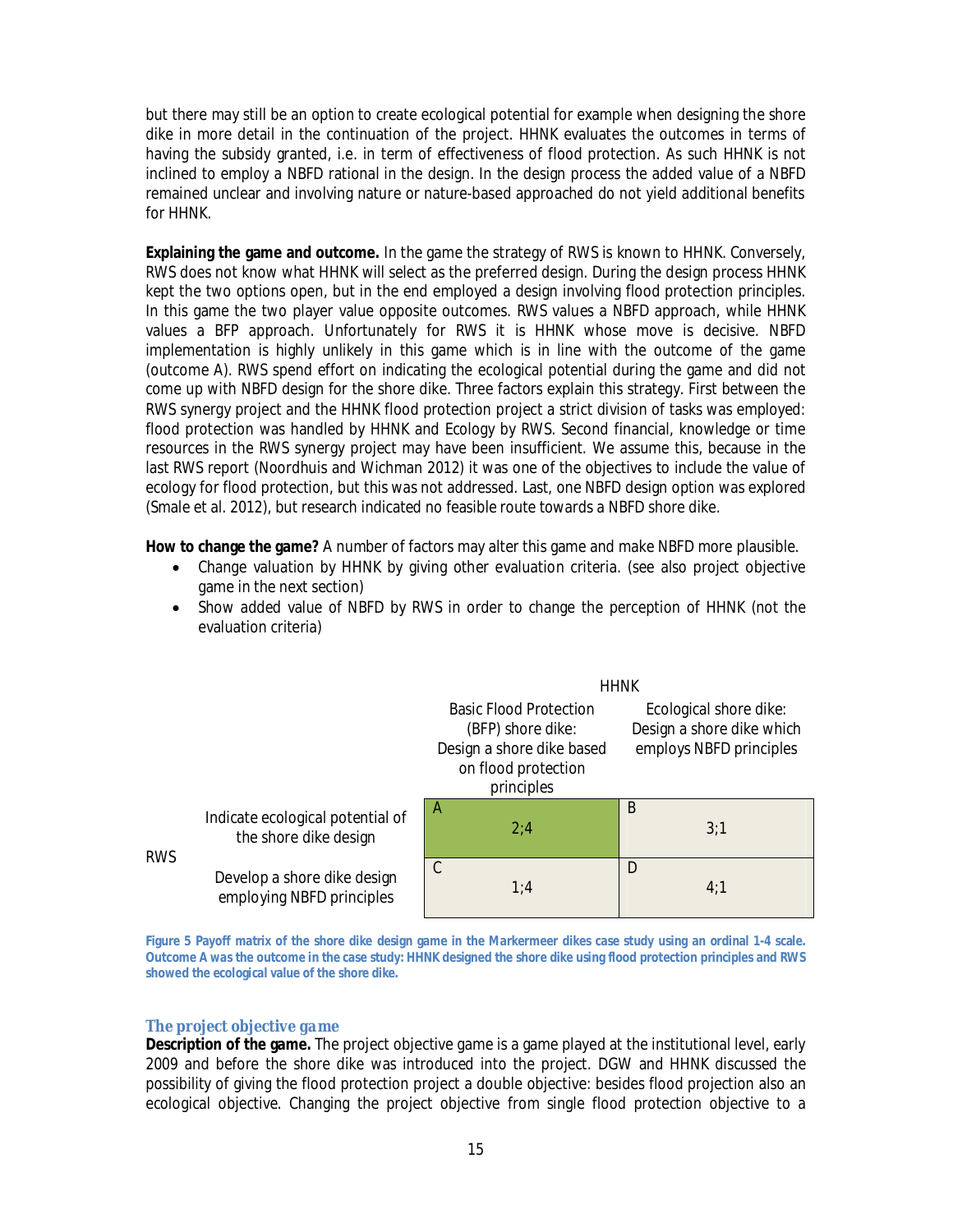double objective would change the institutional setting of the project into a multifunctional project (and thus alter the valuation in the previous game). The game being played is a sequential game involving DGW and HHNK. DGW is the first to take action and has two possible moves: propose a double objective for the flood protection project or alternatively choose to initiate a separate ecology project. In response to a proposal for a double objective HHNK may accept or reject the offer. In response to a separate nature project HHNK may ignore or cooperate with this project. The game has four possible outcomes which are presented in the game tree in Figure 6.

In evaluating the outcomes the main concern for HHNK is meeting the flood protection requirements (criteria for the grant as well as time schedule) imposed by HWBP-2. A secondary factor is the relationship with DGW, which should remain good. HHNK values a double objective low because they fear delays in the flood protection project and there is no clear added value (outcome A). HHNK would reject a proposal for a double objective and stick with a single objective project (outcome B). When DGW initiates a separate project the best option for HHNK is to cooperate: it is low-risk and beneficial for the relationship, moreover possible results might be employed in the flood protection project when useful (outcome C). For DGW a double objective would be the best outcome (outcome A), cooperation for this party is second best (outcome C).

**Explaining the game and the outcome.** In the game DGW takes the initiative and HHNK responds. The choice by DGW is however not definite. When HHNK is not willing to give the project a double objective DGW can still decide to initiate a separate ecology project. This is what happened in the case study. DGW proposed the double objective, which was rejected by HHNK and thereupon DGW started the ecology project and cooperated with HHNK (outcome C). From a game theoretic perspective outcome C is an equilibrium as can be understood from the corresponding payoff matrix with arrows (Figure 7).

**How to change the game?** A number of factors may change the game and alter the outcome.

- Also in this game the valuation by HHNK is the result of the HWBP-2 criteria. If these would be different the valuation would change. For example valuing flood protection as much as ecology, or be more flexible in terms of planning.
- DGW compared to HHNK cannot enforce change in this game and has limited power or resources. The game may have changed when DGW could make a financial contribution to the project.



**Figure 6 Game three shore dike project objective game in the Markermeer dikes case study**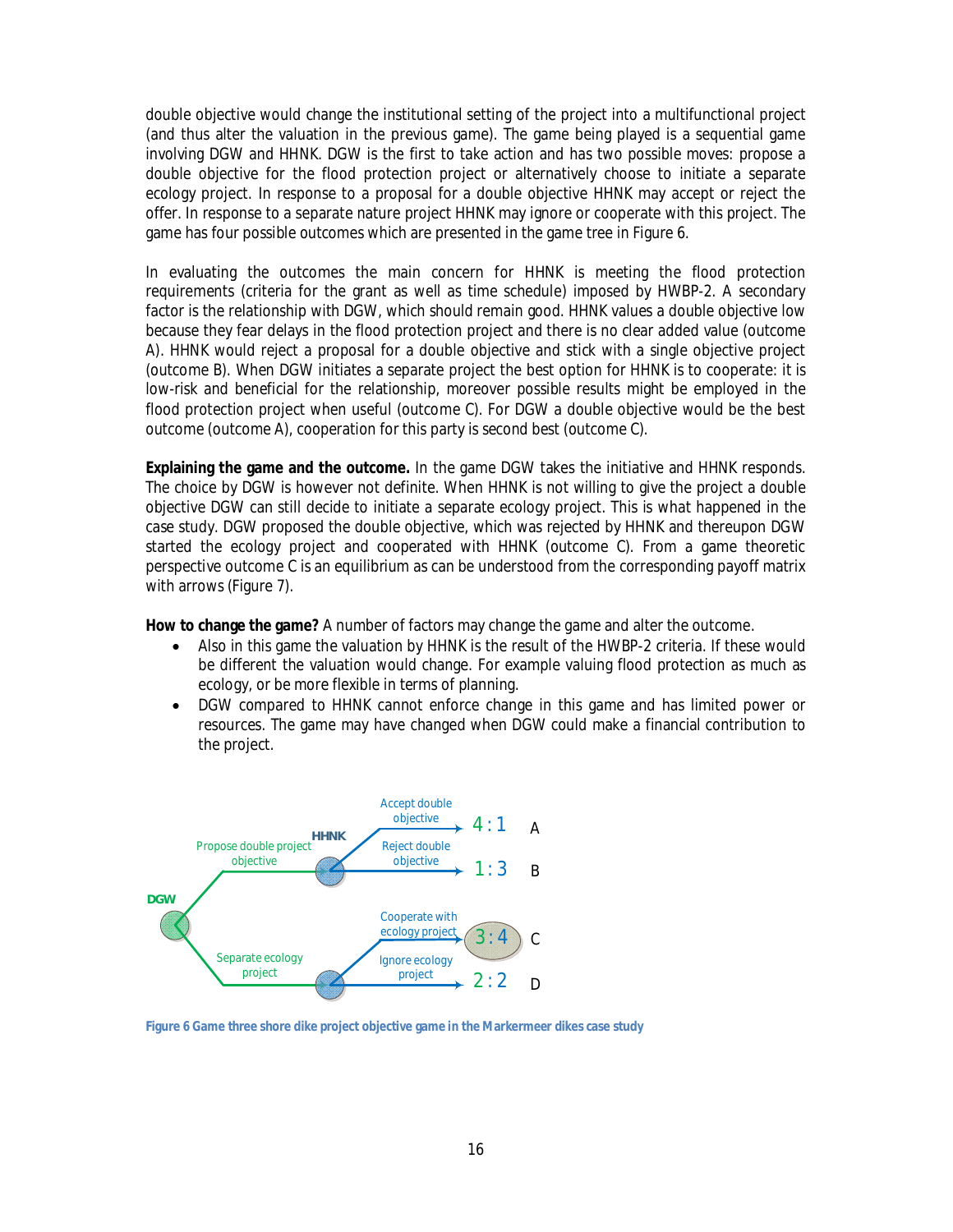



**Figure 7 Payoff matrix of the project objective game in the Markermeer dikes case study with arrows indicating outcome C as the equilibrium outcome**

## **5.2 The Afsluitdijk case study**

### **Case study introduction**

The Afsluitdijk is a 32 km long dam in the north of the Netherlands which closed off the Zuidersea, now Lake Ijsselmeer, in 1932. After more than 80 years of performance this dam needed a serious makeover to ensure future protection against flooding. In 2007 a project was initiated with an ambition to not just renovate the dam from a flood protection perspective but to do 'more' and make it an integral project. 'More' involved nature as well as sustainable energy, mobility, economy and landscape values.

The first step in the project was to develop designs for the improvement of the Afsluitdijk. Private firm consortia were challenged to develop innovative designs for the Afsluitdijk. Four diverse integral visions were the result. In parallel, the Ministry of I&M itself composed two flood protection designs. The second step was to assess and evaluate the visions and flood protection designs. In order to do so, the integral visions were split into 'cores' and 'components'. Cores refer to the part of the vision that fulfil the flood protection function while components represent 'other' functions such as nature or sustainable energy. Both cores and components were assessed on technical, financial and maintenance feasibility. The last step was to select a preferred design for the Afsluitdijk improvement. In this phase of the project the ministry prepared a final design for flood protection. Responsibility for components was explicitly transferred to other parties, and formulated conditions for including components in the project. Because the development of the components was running behind the flood protection schedule, and financial resources for components were not secured at that point, the Afsluitdijk project continued as a single objective flood protection project.

A separate nature project evolved, the Fish Migration River. This project is the result of one of the 'components' in the Afsluitdijk project. It did not become part of the Afsluitdijk project, but was realised in parallel and finally in cooperation with it.

#### **Institutional setting: from multi-objective project to single objective project**

At the start of the project in 2007 the ambition of the project was to improve the flood protection function of the Afsluitdijk using an integral approach. The Afsluitdijk did not meet the required flood protection standard which is to withstand a storm with an occurrence of 1/10.000 years. Combining with other function may result in additional economic and societal benefits. The project was a joint initiative of the Ministry of I&M and the two provinces in the region, Friesland and North-Holland.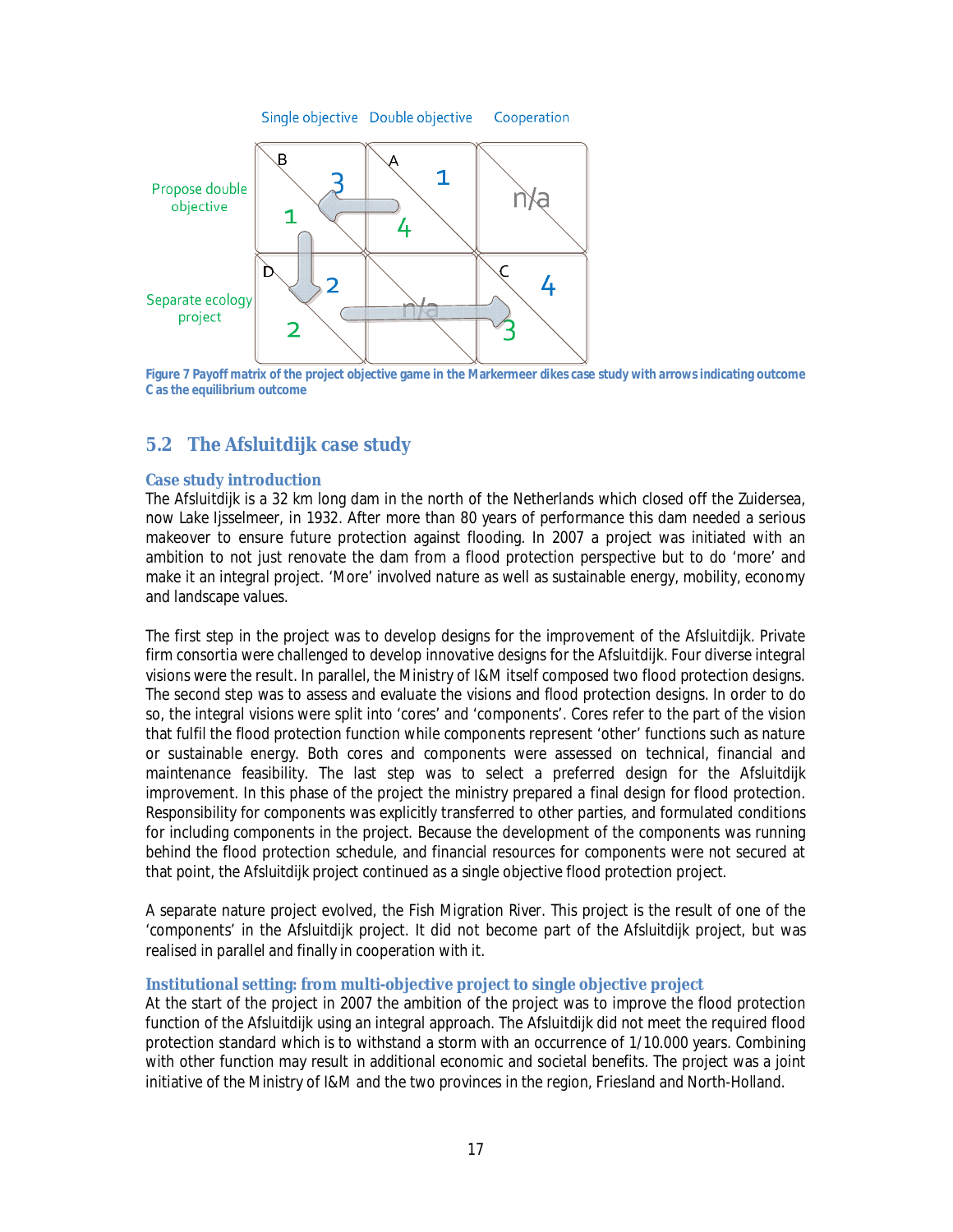During the course of the project the focus changed. The Ministry of I&M explicitly stated to be responsible for flood protection by the end of 2010 and that other stakeholders were to realise related functions. The ministry formulated conditions for components to become (again) part of the Afsluitdijk project: these had to be 'substantial' in terms of organisation, content and budget. The provinces left the project team to work on a regional agenda for initiatives related to the Afsluitdijk.

| Actor                                         | Responsibility                                                                                                                                        | Perception                                                                                                                                                     | <b>Resources</b>                                                                                                                                                                                                                                                             | <b>Interests</b>                                                                                                                                            |
|-----------------------------------------------|-------------------------------------------------------------------------------------------------------------------------------------------------------|----------------------------------------------------------------------------------------------------------------------------------------------------------------|------------------------------------------------------------------------------------------------------------------------------------------------------------------------------------------------------------------------------------------------------------------------------|-------------------------------------------------------------------------------------------------------------------------------------------------------------|
| Ministry<br>of I&M                            | The ministry is<br>responsible for<br>providing safety<br>against flooding<br>and keep the<br>Afsluitdijk at the<br>agreed flood<br>protection level. | The need to improve<br>the flood protection<br>level provides<br>opportunities for other<br>functions. Yet, these<br>opportunities are for<br>others to grasp. | Resources available for<br>improvement of the Afsluitdijk<br>dam. Early in the project it<br>appeared as if resources for<br>other functions were available<br>as well. During the project it<br>became clear that financial<br>resources were for flood<br>protection only. | Improve flood protection<br>level, at the same time<br>provide opportunities for<br>other functions such as<br>nature, wind energy,<br>recreation etc.      |
| Province                                      | Spatial<br>development                                                                                                                                | The Afsluitdijk is best<br>approached as broad<br>project.                                                                                                     | Capacity to organise financial<br>resources, initiate plans.                                                                                                                                                                                                                 | Integrated plan for the<br>Afsluitdijk                                                                                                                      |
| <b>Nature</b><br>NGO's/<br>interest<br>groups | Represent nature<br>interest.<br>Develop nature<br>ideas and designs<br>(later in the<br>project)                                                     | The Afsluitdijk forms a<br>destructive barrier for<br>ecology. Improvement<br>of the dam should be<br>combined with<br>restoring nature<br>functions.          | Limited resources available. No<br>decision-making power, no<br>financial resources. Ability to<br>organise and assemble<br>different organisations and to<br>generate support for their<br>ideas.                                                                           | Improve ecological value<br>of the area. Among<br>others by partly restoring<br>the connection between<br>the Waddensea and Lake<br>IJsselmeer.             |
| Private<br>firms<br>consortia                 | Participate in the<br>Afsluitdijk project<br>by developing<br>innovative<br>designs.                                                                  | Developing the<br>'winning' design might<br>result in additional<br>work in the project and<br>international exposure<br>of the firm.                          | Capacity to develop and work<br>out ideas for the Afsluitdijk<br>project.                                                                                                                                                                                                    | Create work for the firm.<br>Participate in integral<br>design 'competition' in<br>order to win and get<br>hired to work on the<br>Afsluitdijk realisation. |

### **Actors**

### **Games and solutions**

In the Markermeer dikes case study we identified two NBFD games. At operational level we found the design game. At collective choice level we found the project objective game in which the project objectives were discussed and determined.

### *The design game*

**Description of the game.** A design game at operational level was played between the Afsluitdijk project team and the consortia designing integral visions. In 2008 eight consortia (composed of contractors, consultants and architects) were invited to develop 'an integral outlook for the Afsluitdijk'. The game is about how to design this outlook and how these outlooks are in the end evaluated.

The consortia basically had two possible moves. One move was to strive for 'winning' the 'design competition<sup>3</sup>. In order to become the winner, the consortium tried to come up with the most innovative, spectacular outlook for the Afsluitdijk. The alternative move was to focus on feasibility and develop the most feasible outlook for improvement of the Afsluitdijk. The Afsluitdijk project team evaluated the outlooks and had two possible moves in doing so. They could evaluate the outlooks using a truly integral focus and consider the Afsluitdijk as an important location for innovation with potential worldwide exposure of a national icon. The second move is to go 'small' and consider the Afsluitdijk merely as a flood protection barrier and evaluate the outlooks in terms

 $^{\rm 3}$  This design process was not an actual competition; however it was experienced as such by consortia.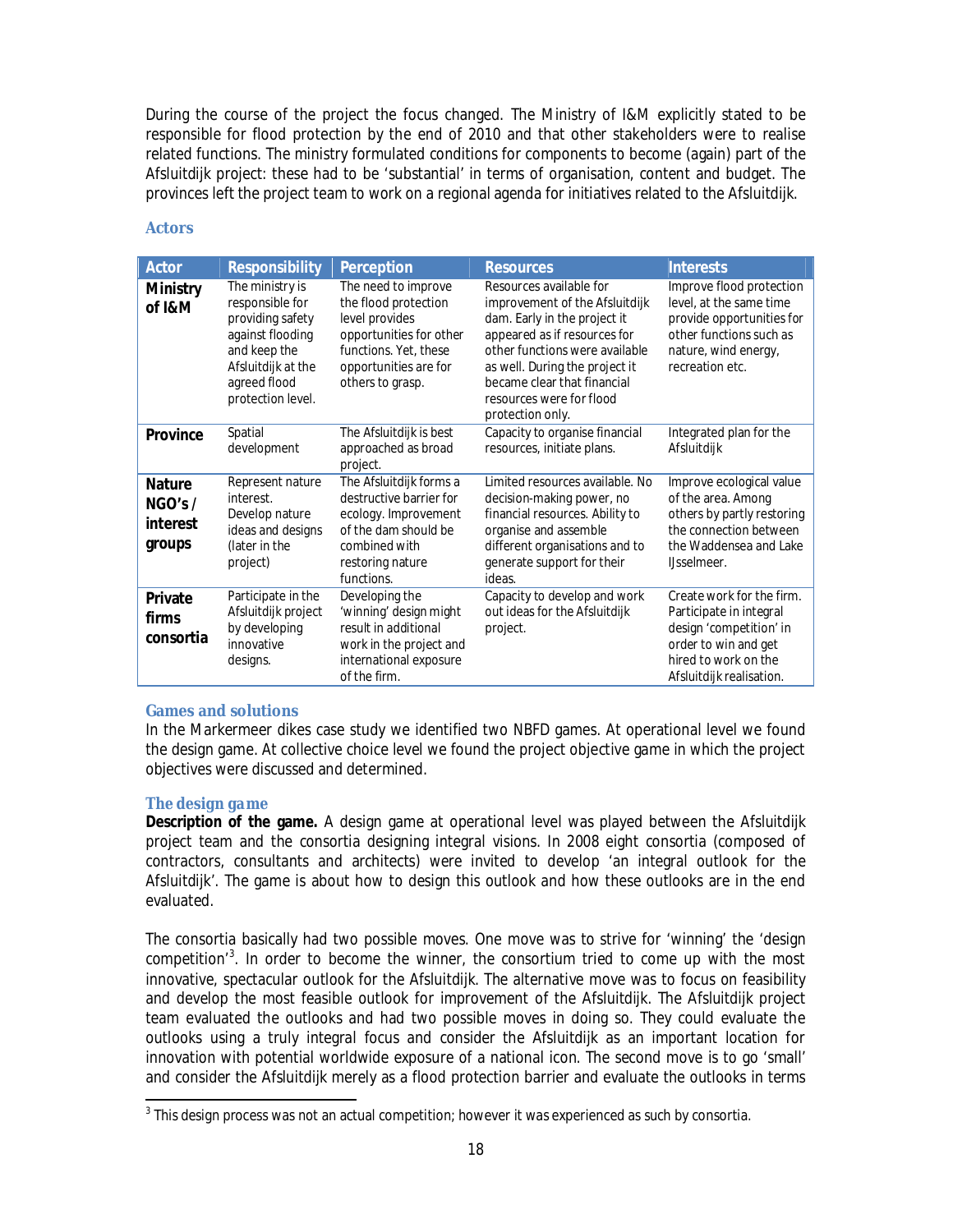of flood protection contribution and feasibility of the ideas. The game yields four possible outcomes and is represented the payoff matrix in Figure 8.

In this game the consortia aim for success in terms of acquiring a project assignment by the Afsluitdijk project team or (more indirect) from others clients who may become inspired by their work. Feasibility received less attention also due to the time constrains. Limited time was available to develop the outlooks. The best outcome for the consortia is then the outcome which aligns with the move eventually chosen by the Afsluitdijk project team (outcome A or D). When the move of the consortia does not align with the move chosen by the project team this is a disappointment for the consortia. It limits their chances for success (outcome B or C). An innovative design would then be slightly more attractive as it may yield some international exposure with other potential clients. The Afsluitdijk project team initially advocated an integral project, but when they had to decide on evaluating the outlooks designed by the consortia it turned out that feasibility was important for them and flood protection was the main function. For the Afsluitdijk project team it would be best when the consortia would develop feasible flood protection outlooks.

**Explaining the game.** The consortia do not know the strategy by the Afsluitdijk project team beforehand. From the project setting (experienced as a competition) they considered developing an innovative outlook the best option for achieving success. While the consortia developed truly innovative outlooks, the Afsluitdijk project team decided to evaluate these using feasibility and flood protection criteria (outcome B). The outcome of the game is for both parties suboptimal. Both outcome A and outcome D would have been a better result. Central to this outcome is the communication on evaluation by the Afsluitdijk project team. Why did the team organise a 'competition setting' and promote an integral project, while in the end evaluating on feasibility and flood protection. One reason may be that the team did not know beforehand how to deal or evaluate the outlooks. Although they had the ambition for being integral and innovative at the start, making it an actual societal accepted project proved much more difficult. Within the team there had been serious debate as to how evaluation should be done. Another reason was that an official cost benefit analyses was required and that objective comparison of the outlooks was needed. It was felt that this could only be done splitting the designs.

**How to change the game?** A number of factors may alter this game and make NBFD more plausible and also the project outcome more optimal.

- Evaluation criteria used by the Afsluitdijk project team should be clear from the start. This way the consortia can better align with the project team. In the project, the project team could not oversee the consequences of the design process for the evaluation process. This example may serve as a learning experience for other projects.
- Evaluation criteria used by the Afsluitdijk project team could be changed.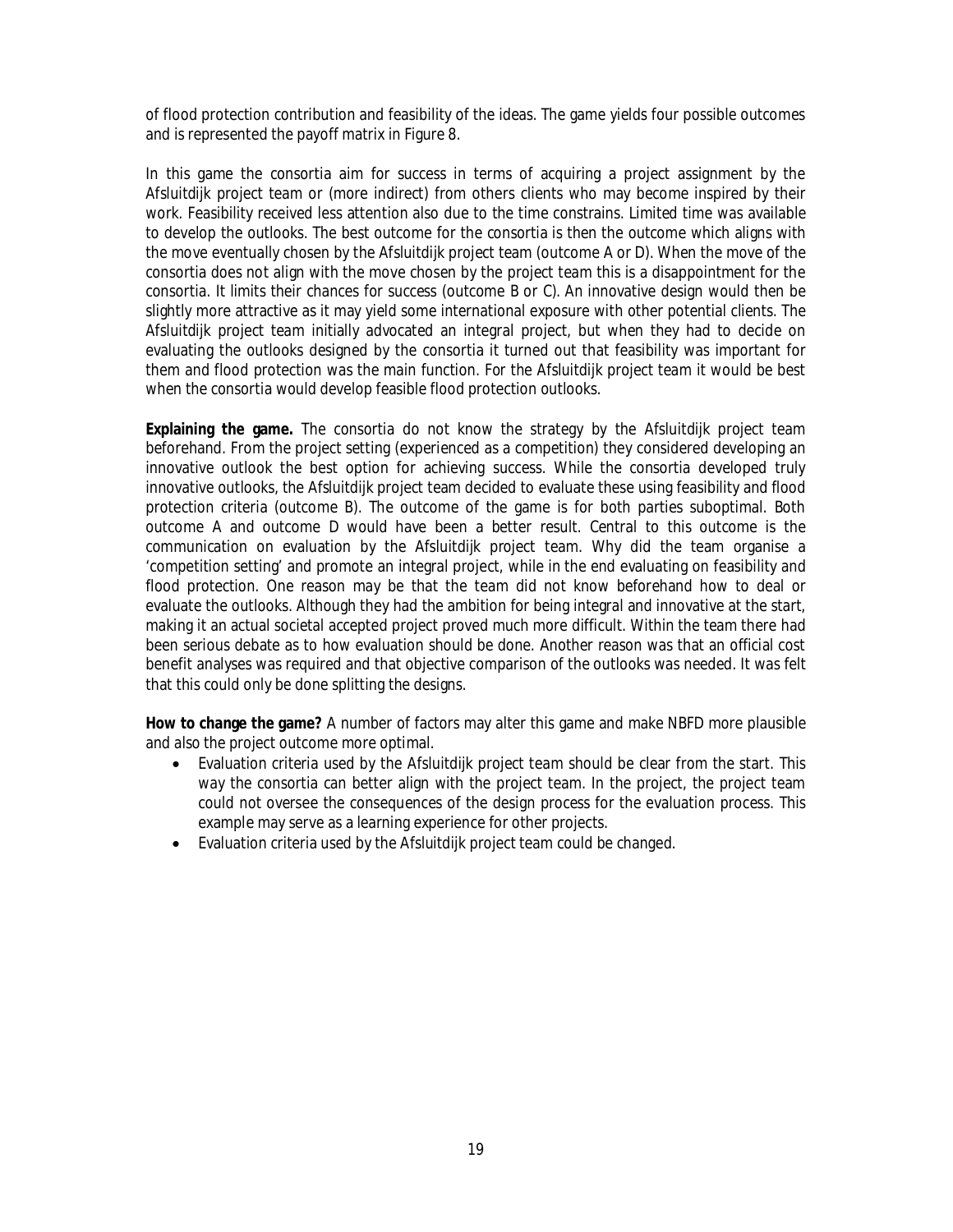

**Figure 8 Payoff matrix of the Afsluitdijk design game. Outcome B is the outcome in the Afsluitdijk case study**

#### *The project objective game*

**Description of the game.** This game is played at the collective choice level between the provinces and the Ministry of I&M and concerns the focus of the project. In the case study the game lasted over the entire course of the project. Both parties are in the Afsluitdijk project and form a collective project team. The game is a sequential game in which the provinces respond to the move taken by the Ministry. The Ministry has two possible moves: support an integrated project or strive for flood protection alone. The provinces also have two possible moves: stay in the Afsluitdijk project team or initiate a separate project. The game has four possible outcomes which are represented in the game tree in Figure 9.

This valuation of the outcomes by the Ministry changed during the project. At the start of the project (phase 1 in the game tree) the integral ambition was most important, while toward the end (phase 2 in the game tree) the ministry valued flood protection as most important. Therefore in phase 1 outcome A (an integrated project with provinces involved) is the best option. In phase 2 however, priority is given to flood protection. While involvement of the provinces in phase 2 is still appreciated, flood protection is most important.

**Explaining the game.** The outcome in phase 1 is attractive for both players. In phase 2 the ministry makes it a flood protection project. For the provinces this was a reason to leave the project team. They considered that their objectives could be better achieved outside the project team. Also there was a strong sense of disappointment. The decisive role of valuation becomes apparent in this case study. It led to a totally different solution to the game. In this game it is the Ministry who plays a decisive role. The provinces respond to their actions.

**How to change the game?** A number of factors may alter this game and make NBFD more plausible.

- Provinces could have indicated the added value of an integrated project or provide added value (for example by financial resources)
- $\dots$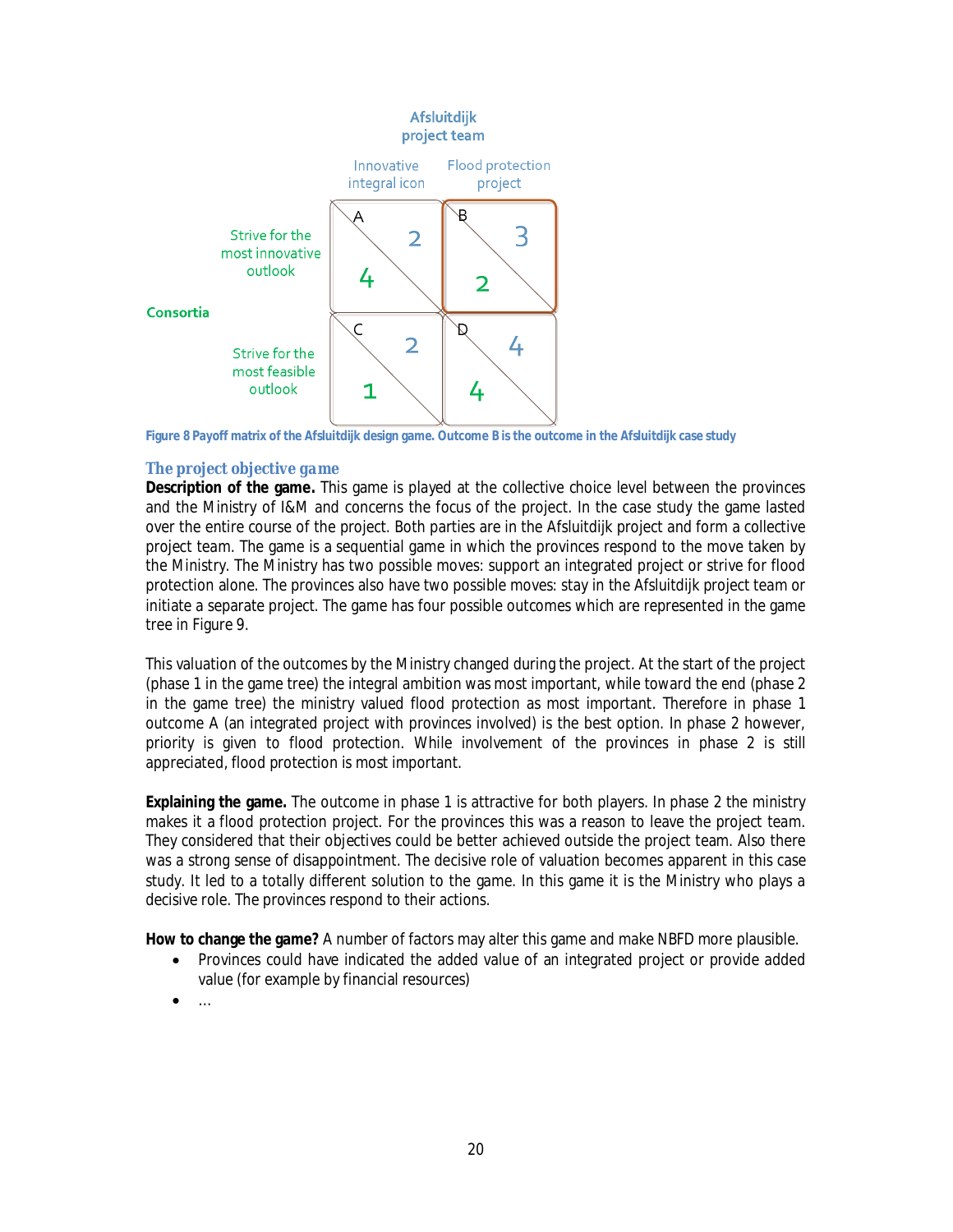

**Figure 9 Game tree of the project objective game in the Afsluitdijk case study**

# **The Sand Engine case study**

#### **Case study introduction**

The Dutch coastline is subject to continuous erosion processes and for that reason about 12Mm3 sand is nourished along the coast every year. In order to make the nourishment strategy more efficient and sustainable the Ministry of I&M explored innovative approaches. One new approach was the 'sand engine'. The rationale behind this approach is that instead of multiple nourishments on different locations (current policy) a large amount of sand is placed on one location from where the sand can disperse to adjacent coasts. This would lead to less disturbance of the ecology and stimulate natural processes such as dune growth.

The Sand Engine pilot was fully realized in 2011. It was a 21,5 Mm3 sand nourishment attached to the coast of South-Holland for a length of 2 kilometres and an above water area of about 75ha. Out of four different designs the 'hook-north' was finally selected and constructed. The nourishment is expected to erode over a period of about 20 years. The sand engine contributes to four objectives: flood protection, recreation, nature and innovation. It is set-up as a pilot and therefore involves significant knowledge development and learning.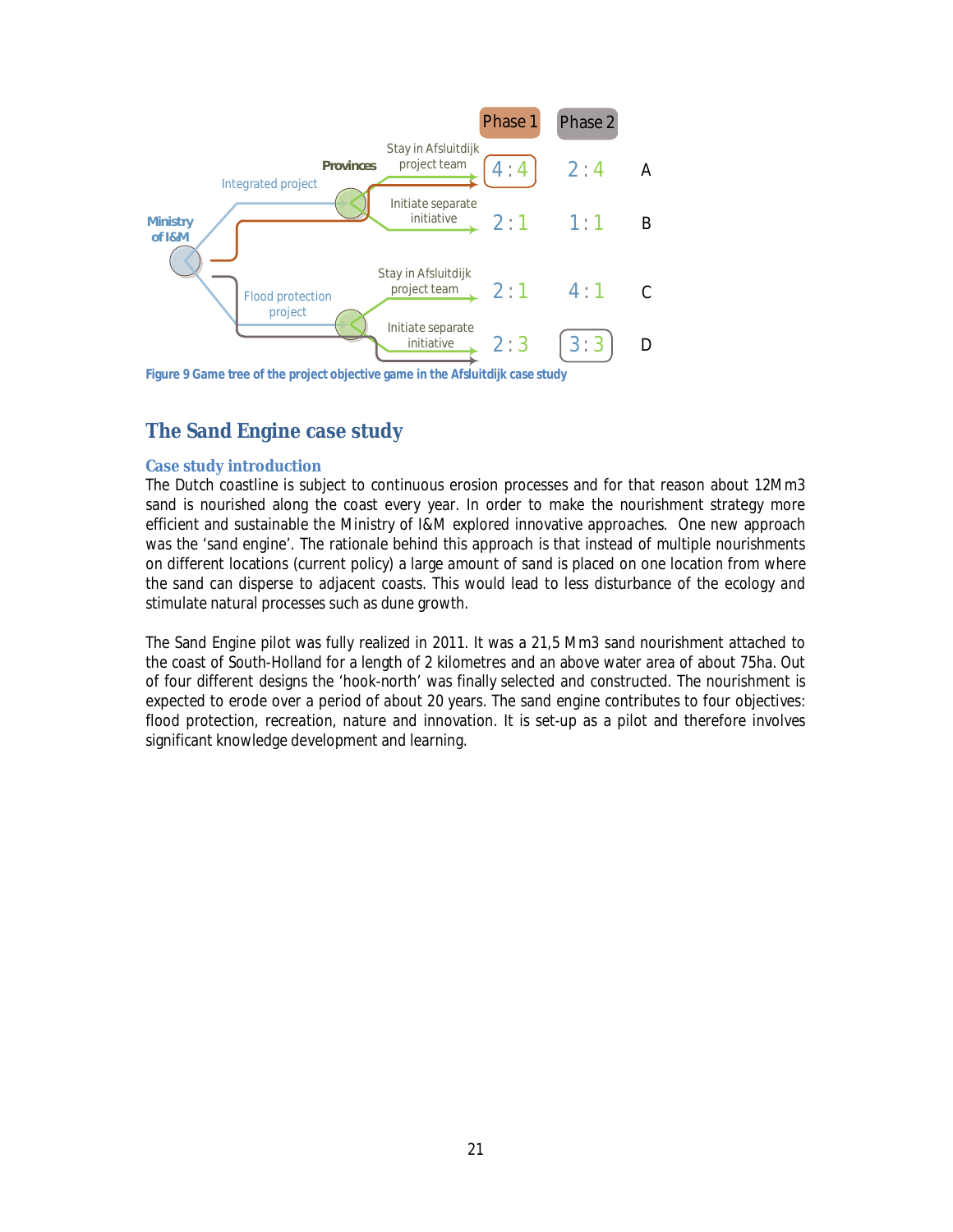

**Figure 10 Out of four different designs options, the 'hook-north' was finally selected and constructed.**

#### **Institutional setting and actors**

The sand engine case study is a multifunctional pilot project.

The project objectives are among others laid down in the ambition agreement and express the intention to combine flood protection, nature, recreation and innovation. These are however described in a general way and are not prioritized. For example, the meaning of 'nature' was not specified in terms of the type, size or location aspired and also 'flood protection' objectives were not specified. The implicit assumption was that any dune growth would contribute to safety and also to nature. Prevailing legislation and policy objectives for both flood protection and nature did not further specify the design, but functioned as boundary conditions: coastline (BKL) erosion and negative impact on the Natura2000 site were to be prevented.

Nine parties signed the ambition agreement (2008) in which they agreed to work on the realisation of the sand engine (the Ministry of I&M, the province of South-Holland, three municipalities, a waterboard and an NGO), but the main actors are the Ministry of I&M, Rijkswaterstaat (RWS) and the province. The ministry of I&M was a great supporter of the sand engine and financed most of it. The Province also made a financial contribution and was the leading party during the planning phase (2008-2010). RWS was the leading party during the construction phase. While RWS is the main party responsible for regular coastline maintenance, their part in this pilot project was significantly smaller.

| Actor                    | Responsibility                                                   | Perception                                                                                                 | <b>Resources</b>                                                                                                                                              | <b>Interests</b>                                                     |
|--------------------------|------------------------------------------------------------------|------------------------------------------------------------------------------------------------------------|---------------------------------------------------------------------------------------------------------------------------------------------------------------|----------------------------------------------------------------------|
| Ministry of<br>1&M       | The ministry is<br>responsible for<br>coastline policy           | The sand engine is a<br>good opportunity to<br>experiment with an<br>innovative<br>nourishment<br>approach | The Ministry paid for 83,3%<br>of the sand engine. The<br>Sand Engine was financed<br>by budget for innovation<br>instead of coastline<br>maintenance budget. | Interested in<br>innovative solutions for<br>coastline policy        |
| Rijkswaterstaat<br>(RWS) | Responsible<br>agency in the<br>Ministry of I&M<br>for executing | The sand engine<br>should be designed<br>cost-effective.<br>efficient and                                  | Financial resources for<br>executing sand<br>nourishment policy,<br>however not for the sand                                                                  | Knowledge<br>development for long-<br>term coastline<br>maintenance. |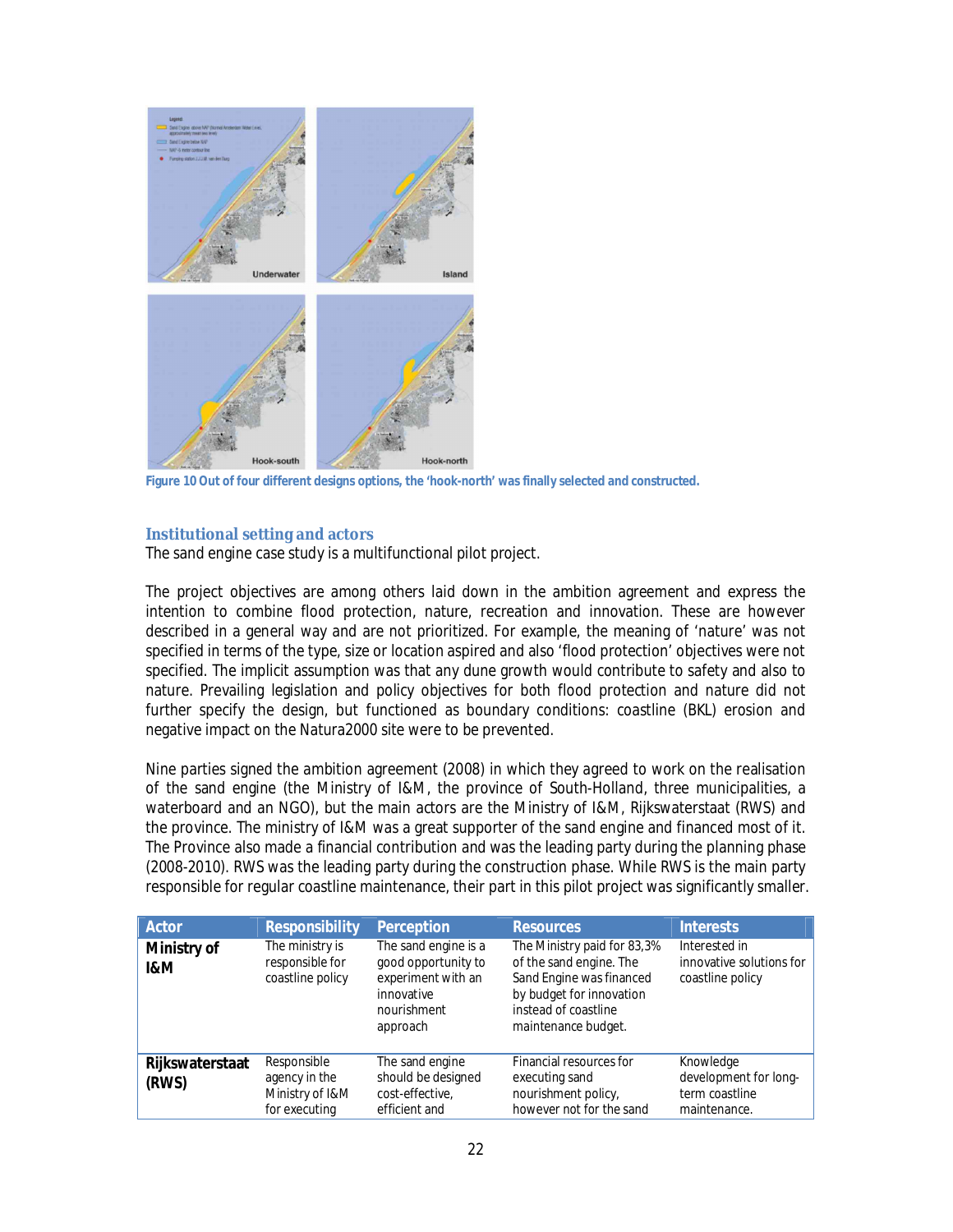|          | coastline policy                                                                                           | predictable.                                                                                                                              | engine experiment.<br>Ample experience and<br>knowledge on coastal<br>nourishments.<br>Responsible for coastline<br>maintenance. | (cost-) efficient and<br>effective nourishment<br>programme to<br>maintain the coastline.<br>Leading construction<br>phase of the sand<br>engine. |
|----------|------------------------------------------------------------------------------------------------------------|-------------------------------------------------------------------------------------------------------------------------------------------|----------------------------------------------------------------------------------------------------------------------------------|---------------------------------------------------------------------------------------------------------------------------------------------------|
| Province | Spatial<br>development in<br>the province.<br>Leading party<br>during planning<br>phase of the<br>project. | The sand engine<br>makes the province<br>more attractive. It<br>contributes to green<br>recreational space<br>and will bring<br>exposure. | The province financed<br>16,7% of the sand engine.<br>The province was in the<br>lead during the planning<br>phase.              | A visible sand engine<br>accessible for recreants<br>and with exposure for<br>the province.<br>Creating space in the<br>crowded province.         |

#### **Games and solutions**

#### *The design game*

A design game was played between Rijkswaterstaat and the province during the planning phase and evolved around the selection of the preferred design out of the four design options. What a sand engine was and what it would look like was not clear at the start of the project in 2008. In the design process four possible sand engines were developed: the hook-north, hook-south, the island and a nourishment under water. Hook-south and the island were both unfeasible: the construction of hook-south would involve removing a recently restored pumping station, the island would be dangerous to recreants. As a result RWS had two options left: the nourishment under water, and the hook-north. The first was most attractive. This option was cheaper, most cost-efficient and the behaviour of this nourishment could best be predicted. The hook-north was considered inefficient and with some significant uncertainties. For the province however a nourishment under water was of no value. The province aimed for new land and a visible solution. The province only wanted to participate in a visible sand engine, if this was not possible they prefer withdrawing from the project. The payoff matrix is shown below. If the province would withdraw, RWS may continue without the province.



**Figure 11 Design game between Rijkswaterstaat and Province in the Sand Engine case study**

#### Solution to the game

Two factors determined the outcome of the game. Importantly RWS was overruled by the Ministry of I&M. The state secretary decided to spend money on the project and to cooperate with the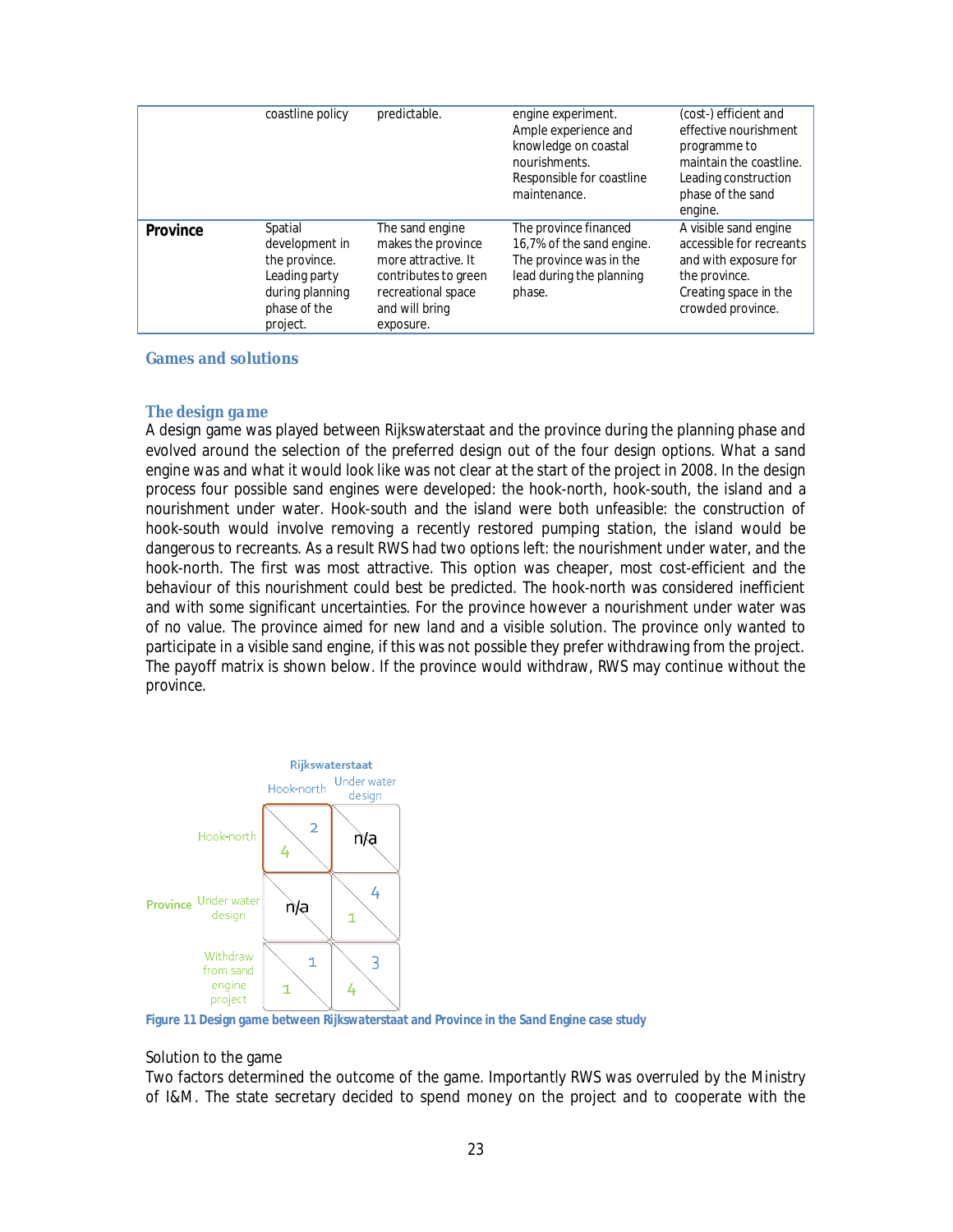province. Had the ministry not taken this step, RWS may have taken another route than agreeing with hook-north. Another factor is that the uncertainties in the design were taken care of. RWS was worried about the possible erosion of the coastline which would require additional maintenance effort. Therefore side-nourishments alongside the sand engine were located to prevent possible erosion.

# **DiscussionNBFD games and outlook**

So far we have looked into three games that were played in three case studies: two mono-functional routine projects and one multi-functional pilot project.

- In all case studies we found design games being played. In the Markermeer and Afsluitdijk case studies the issue of multifunctional versus mono-functional was central in the design game. In both case studies the game was decided by the flood protection party (HHNK and the Ministry of I&M respectively) having the power (money) to do so and for whom multifunctionality had limited or at least less value than a mono-functional design. How possible outcomes are valued is crucial for the outcome of the game and this can also change, as was demonstrated in the Afsluitdijk case study.
- The design game in the sand engine project is somewhat different. Here the discussion was not necessarily about mono- versus multifunctional designing. What we saw in this game is that Rijkswaterstaat values other aspects of the sand engine design than the province. In order to solve this game a third party was needed. The Ministry overruled Rijkswaterstaat and determined the outcome.
- The games at institutional level are equally or even more important than the games at project level as these games determine the valuation of outcomes in the project games. In both the Markermeer and the Afsluitdijk project we reconstructed these games<sup>4</sup>. In both games the flood protection party decided the game.
- In order to perform a meta level analysis of NBFD games analysis of additional case studies is required. Especially case studies that are played under similar institutional settings. Instead of looking for any game in the case studies it may be interesting to particularly look into the design game and the project objective game, as these games were already found in the above case studies.
- The use of game theory so far has resulted in a structured overview of actor interactions and it has highlighted the difference between games at project level and games at institutional level. Constructing the games however, does not yet provide the solutions to the game. For example the Sand Engine design game has two likely outcomes and without interference of the Ministry the outcome of the game might very well have been different. Another thing is that games may change during the course of the project (i.e. the valuation of possible outcomes and thereby likely solutions), especially when games at institutional level are being played.
- At this point we have not yet employed the ideas of cooperative game theory. One of the following steps in our research is to use cooperative game theory to indicate the added value of cooperation among players.

<sup>&</sup>lt;sup>4</sup> The game at institutional level must have been played in the Sand Engine case study as well. However, we do not have data to reconstruct this game. This game was played prior to the ambition agreement in 2007.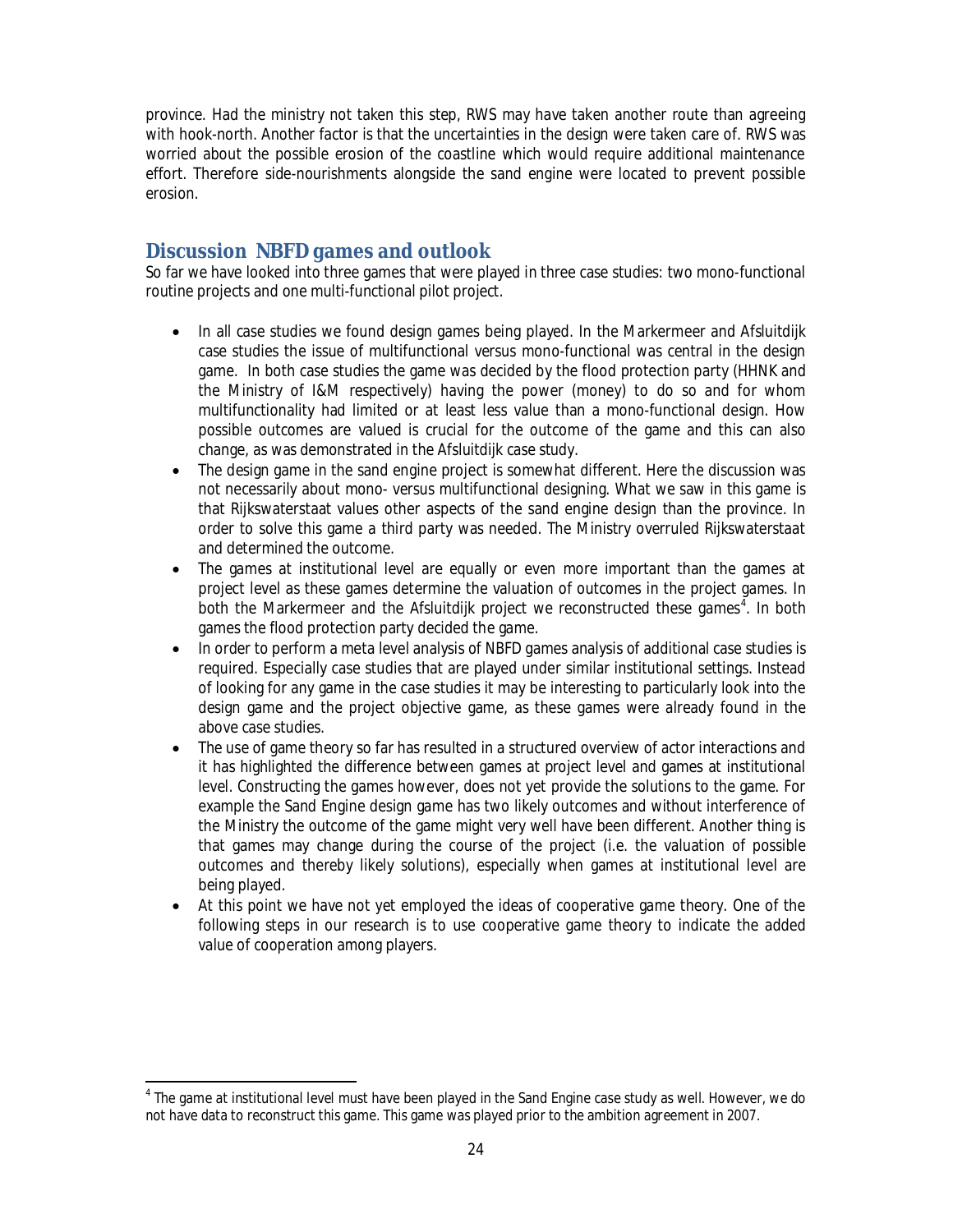### **References**

- Borsje BW, Bouma TJ, de Vries MB, Timmermans JS, Vuik V, Hermans LM, Jonkman SN (2014) BE SAFE: Bio-Engineering for Safety using vegetated foreshores. http://www.citg.tudelft.nl/uploads/media/Poster\_BE\_SAFE.pdf.
- Borsje BW, van Wesenbeeck BK, Dekker F, Paalvast P, Bouma TJ, van Katwijk MM, de Vries MB (2011) How ecological engineering can serve in coastal protection. Ecological Engineering 37 (2):113-122. doi:10.1016/j.ecoleng.2010.11.027
- Bouma TJ, van Belzen J, Balke T, Zhu Z, Airoldi L, Blight AJ, Davies AJ, Galvan C, Hawkins SJ, Hoggart SPG, Lara JL, Losada IJ, Maza M, Ondiviela B, Skov MW, Strain EM, Thompson RC, Yang S, Zanuttigh B, Zhang L, Herman PMJ (2014) Identifying knowledge gaps hampering application of intertidal habitats in coastal protection: Opportunities & steps to take. Coastal Engineering 87:147-157. doi:10.1016/j.coastaleng.2013.11.014
- Brugnach M, Dewulf A, Pahl-Wostl C, Taillieu T (2008) Towards a relational concept of uncertainty: about knowing too little, knowing too differently, and accepting not to know. Ecology and Society 13 (2):30
- De Vriend HJ, van Koningsveld M, Aarninkhof S (2014) 'Building with nature': the new Dutch approach to coastal and river works. Proceedings of the Institution of Civil Engineers 167 (CE1):18-24
- Dewulf A, Brugnach M, Termeer C, Ingram H (2013) Bridging Knowledge Frames and Networks in Climate and Water Governance. In: Edelenbos J, Bressers NEW, Scholten PHT (eds) Water Governance as Connective Capacity. Ashgate, Farnham, Surrey, pp pp. 229-247
- Dijkema KS, Van Duin WE, Dijkman EM, Nicolai A, Jongerius H, Keegstra H, Jongsma JJ (2013) Friese en Groninger kwelderwerken: Monitoring en beheer 1960-2010. vol WOT rapporten. Wettelijke Onderzoekstaken Natuur & Milieu, Wageningen
- Enserink B, Hermans LM, Kwakkel JH, Thissen W, Koppenjan JFM, Bots P (2010) Policy analysis of multi-actor systems. Boom/Lemma, The Hague, the Netherlands
- French PW (2006) Managed realignment The developing story of a comparatively new approach to soft engineering. Estuarine, Coastal and Shelf Science 67 (3):409-423. doi:http://dx.doi.org/10.1016/j.ecss.2005.11.035
- Gedan KB, Kirwan ML, Wolanski E, Barbier EB, Silliman BR (2011) The present and future role of coastal wetland vegetation in protecting shorelines: Answering recent challenges to the paradigm. Climatic Change 106 (1):7-29. doi:10.1007/s10584-010-0003-7
- Hermans L, Cunningham S, Slinger J (2014) The usefulness of game theory as a method for policy evaluation. Evaluation 20 (1):10-25
- Janssen SKH (2015) Greening Flood Protection in the Netherlands. A knowledge arrangement approach. Wöhrmann Print Service, Zutphen, The Netherlands
- Janssen SKH, Mol APJ, Van Tatenhove JPM, Otter HS (2014a) The role of knowledge in greening flood protection. Lessons from the Dutch case study future Afsluitdijk. Ocean & Coastal Management 95 (0):219-232. doi:10.1016/j.ocecoaman.2014.04.015
- Janssen SKH, van Tatenhove JPM, Otter HS, Mol APJ (2014b) Greening Flood Protection—An Interactive Knowledge Arrangement Perspective. Journal of Environmental Policy & Planning:1-23. doi:10.1080/1523908X.2014.947921
- Korbee D, Mol APJ, Van Tatenhove JPM (2014) Building with Nature in Marine Infrastructure: Toward an Innovative Project Arrangement in the Melbourne Channel Deepening Project. Coastal Management 42 (1):1-16
- Korbee D, Van Tatenhove JPM (2013) Environmental Governance for Marine Infrastructure: Enabling and Constraining Conditions for Ecodynamic Development and Design in Marine Infrastructural Projects. Journal of Environmental Policy and Planning 15 (4):533-550. doi:10.1080/1523908X.2013.807211
- Moller I, Kudella M, Rupprecht F, Spencer T, Paul M, van Wesenbeeck BK, Wolters G, Jensen K, Bouma TJ, Miranda-Lange M, Schimmels S (2014) Wave attenuation over coastal salt